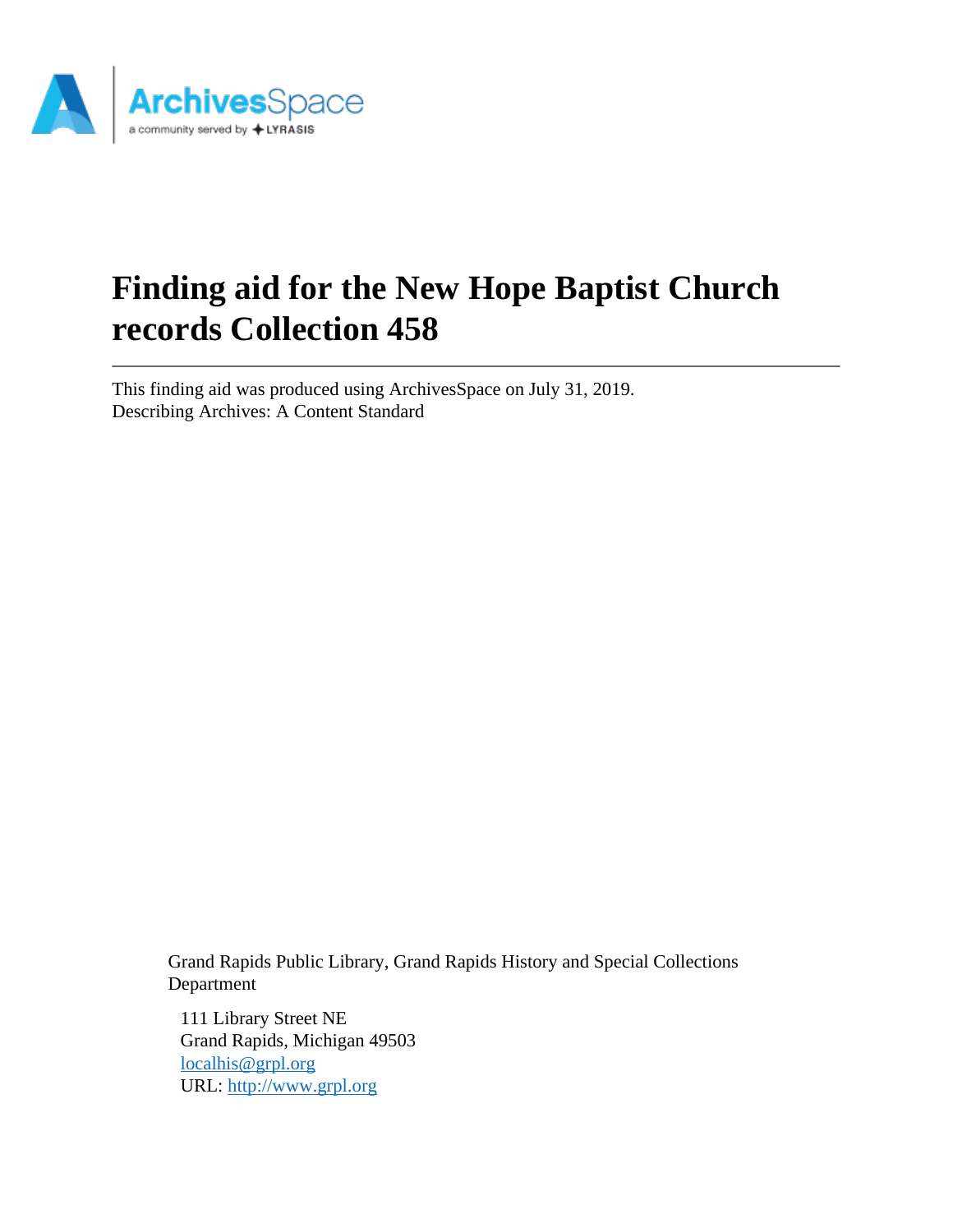# <span id="page-1-0"></span>**Table of Contents**

| Guest Books | -15 |
|-------------|-----|
|             |     |
|             |     |
|             |     |
|             |     |
|             |     |
|             |     |
|             |     |
|             |     |
|             |     |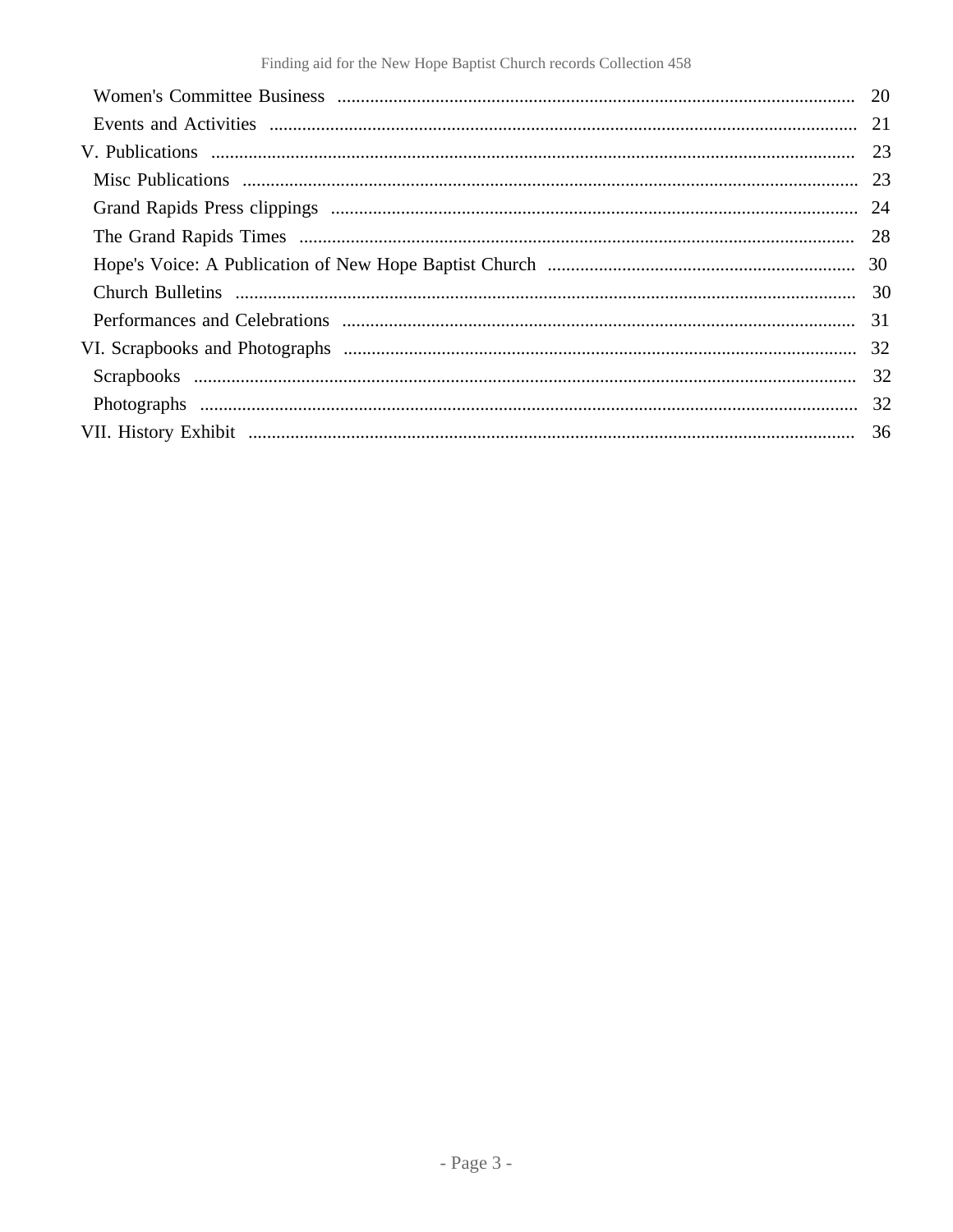### <span id="page-3-0"></span>**Summary Information**

| <b>Repository:</b>                               | Grand Rapids Public Library, Grand Rapids History and Special<br><b>Collections Department</b>                                                                                                                                                                                                                                                                                                                                              |  |  |
|--------------------------------------------------|---------------------------------------------------------------------------------------------------------------------------------------------------------------------------------------------------------------------------------------------------------------------------------------------------------------------------------------------------------------------------------------------------------------------------------------------|--|--|
| New Hope Baptist Church records<br><b>Title:</b> |                                                                                                                                                                                                                                                                                                                                                                                                                                             |  |  |
| ID:                                              | Collection 458                                                                                                                                                                                                                                                                                                                                                                                                                              |  |  |
| Date [inclusive]:                                | 1950-2004                                                                                                                                                                                                                                                                                                                                                                                                                                   |  |  |
| <b>Physical Description:</b>                     | 9 Linear Feet                                                                                                                                                                                                                                                                                                                                                                                                                               |  |  |
| Abstract:                                        | The New Hope Baptist Church was founded in Grand Rapids, Mich.<br>in 1934 and today is a large and popular church with over 800<br>members. The Church leadership and congregation is primarily African<br>American. The New Hope Baptist Church is very involved in the<br>Grand Rapids, Mich. community and offer a wide range of community<br>outreach services. The pastor of the Church as of this writing is Rev.<br>Howard Earle Jr. |  |  |

**^** [Return to Table of Contents](#page-1-0)

### <span id="page-3-1"></span>**Biographical / Historical**

The New Hope Baptist Church in Grand Rapids, Mich. was founded in 1934 when the first members formed a prayer group which met in various member's homes and at a location on Market Street. The prayer band was formerly organized into a congregation by the late Rev. William G. Dinkins, Moderator of the Western District Association and the late Rev. C. Crawford, District Missionary.

The first service was held at 321 Grandville in August of 1934. Construction was completed on a new church home at 25 Finney Avenue and the church moved on December 5, 1937. On April 19, 1964, the church moved to 882 Caulfield. The final move came on June 19, 1983 when New Hope Baptist Church moved to its current location at 130 Delaware, SW. The church has grown from approximately 25 members in 1934 to over 800 active members in 2008.

New Hope Baptist Church continues a tradition of community assistance by providing a food pantry for the less fortunate, a daycare for worshippers, a youth ministry, a widow's ministry, and job search assistance. Outreach or "ministry" is central to the New Hope Baptist Church belief system which teaches that members should help people as a reflection of Christ's teachings.

#### **^** [Return to Table of Contents](#page-1-0)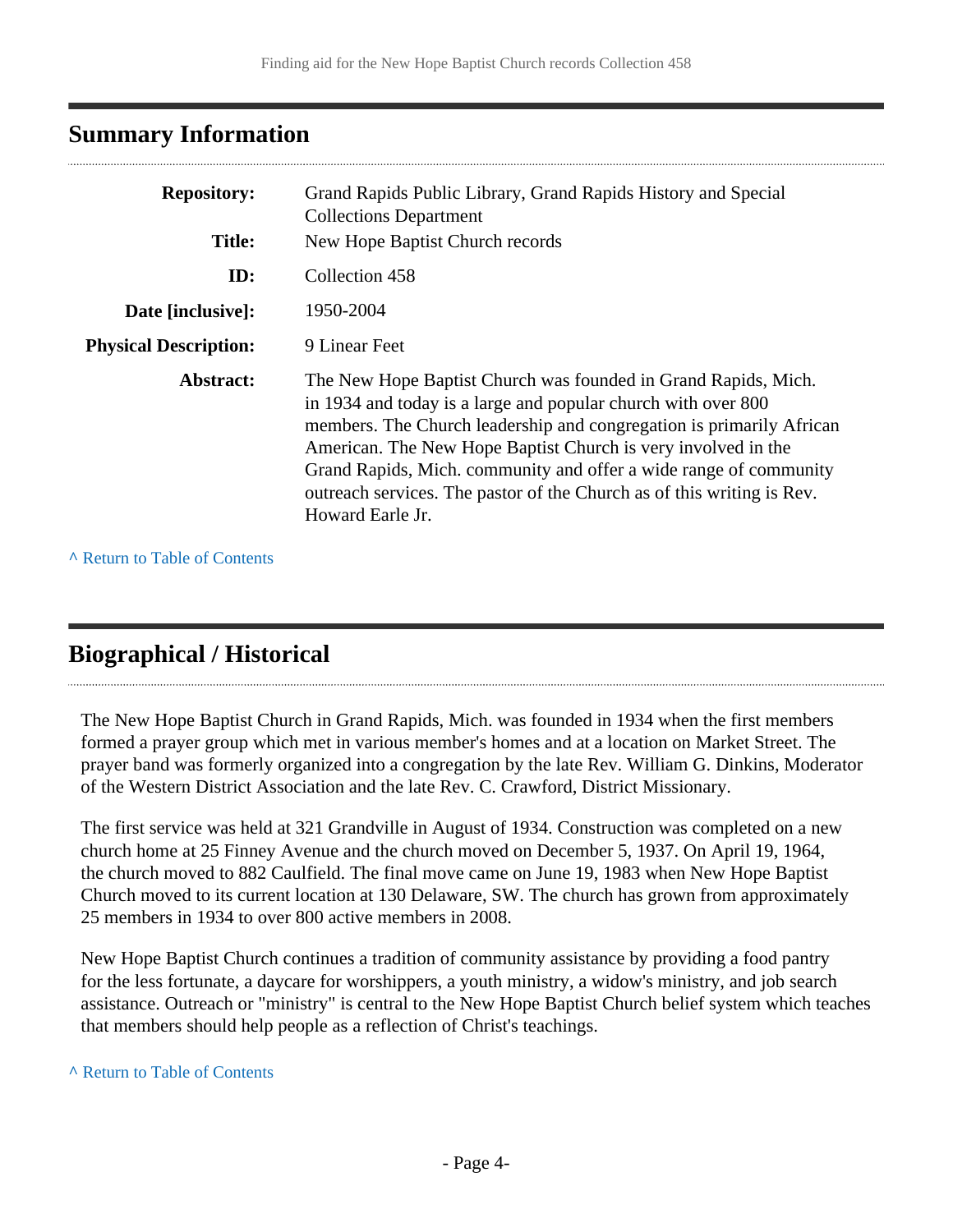# <span id="page-4-0"></span>**Scope and Contents**

The New Hope Baptist Church records collection contains organizational documents, audio/visual material, scrapbooks, photos, letters, press clippings, and church publications. Though the Church began in 1934, the bulk of this collection is from the mid-1950s through the early 2000s. The collection offers insight into the African American community in Grand Rapids during this time period and how the community interacts with the larger Grand Rapids society. There are various formats included in the collection in addition to paper records including cassette, VHS tapes, CDs, and floppy disks. The materials on the floppy disk have been migrated to a digital archive and are accessible. The scrapbooks are large and fragile and many pages have seperated from their original bindings and are stored in folders. The collection includes labeled member photographs as well as unidentified photos especially from the 1970s and 1980s.

**^** [Return to Table of Contents](#page-1-0)

## <span id="page-4-1"></span>**Administrative Information**

### **Publication Statement**

Grand Rapids Public Library, Grand Rapids History and Special Collections Department

111 Library Street NE Grand Rapids, Michigan 49503 [localhis@grpl.org](mailto:localhis@grpl.org) URL:<http://www.grpl.org>

### **Processing Information**

Processed by Melissa Fox and Colleen Marquis

### **Immediate Source of Acquisition**

Donated by the New Hope Baptist Church [2015.009]

**^** [Return to Table of Contents](#page-1-0)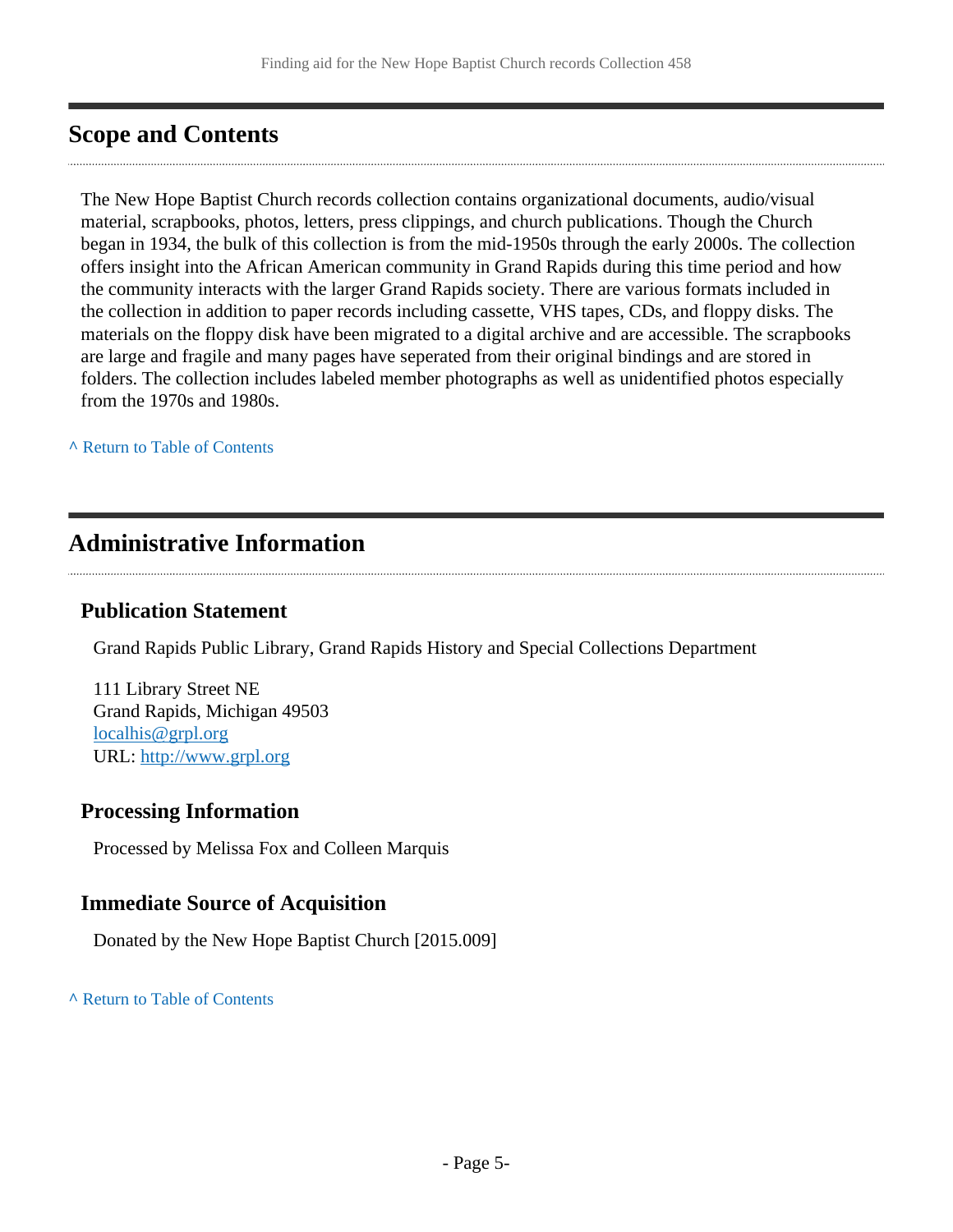# <span id="page-5-0"></span>**Controlled Access Headings**

- Grand Rapids (Mich.) -- Church history
- Church records and registers -- Michigan
- African Americans -- Michigan -- Grand Rapids

# <span id="page-5-1"></span>**Collection Inventory**

### <span id="page-5-2"></span>**I. Ceremonies**

#### **Scope and Contents**

Printed materials such as invitations, announcements, programs, and advertisements for ceremonies and events at the New Hope Baptist Church.

<span id="page-5-3"></span>

| <b>Church Anniversaries and Dedications,</b><br>1950-2012         | Box 2            |                     |
|-------------------------------------------------------------------|------------------|---------------------|
| <b>Title/Description</b>                                          | <b>Instances</b> |                     |
| Library Dedication Service, 1990-02                               | Box 2            | Folder 1            |
| New Covenant M.B. Church 60th Anniversary, 1994-05-22             | Box 2            | Folder <sub>2</sub> |
| Union Tabernacle Baptist Church 75th Anniversary, 2002-08         | Box 2            | folder 3            |
| Dedication Book, 1983-06-19                                       | Box 2            | folder 4            |
| Pre-Dedicational Services, 1983-06-24                             | Box 2            | folder 5            |
| Solemn Assembly, 2012-01                                          | Box 2            | Folder <sub>6</sub> |
| Solemn Assembly, 2010-01-05                                       | Box 2            | folder 7            |
| Dedication Services, Family Life Building, 1996-07-21             | Box 2            | folder 8            |
| Pre-Dedicatorial Worship of the New Hope Expansion,<br>1996-07-14 | Box 2            | folder 9            |
| 35th Anniversary, 1969-10                                         | Box 2            | folder 10           |
| 43rd Anniversary Celebration, 1977                                | Box 2            | folder 17           |
| 50th Anniversary Fellowship Potluck, 1984-10-27                   | Box 2            | Folder 11           |
| 62nd Anniversary, 1996-10-27                                      | Box 2            | Folder 12           |
| 71st Anniversary, 2005-10                                         | Box 2            | folder 13           |
| 75th Anniversary Gala Celebration, 2009-10-23                     | Box 2            | folder 14           |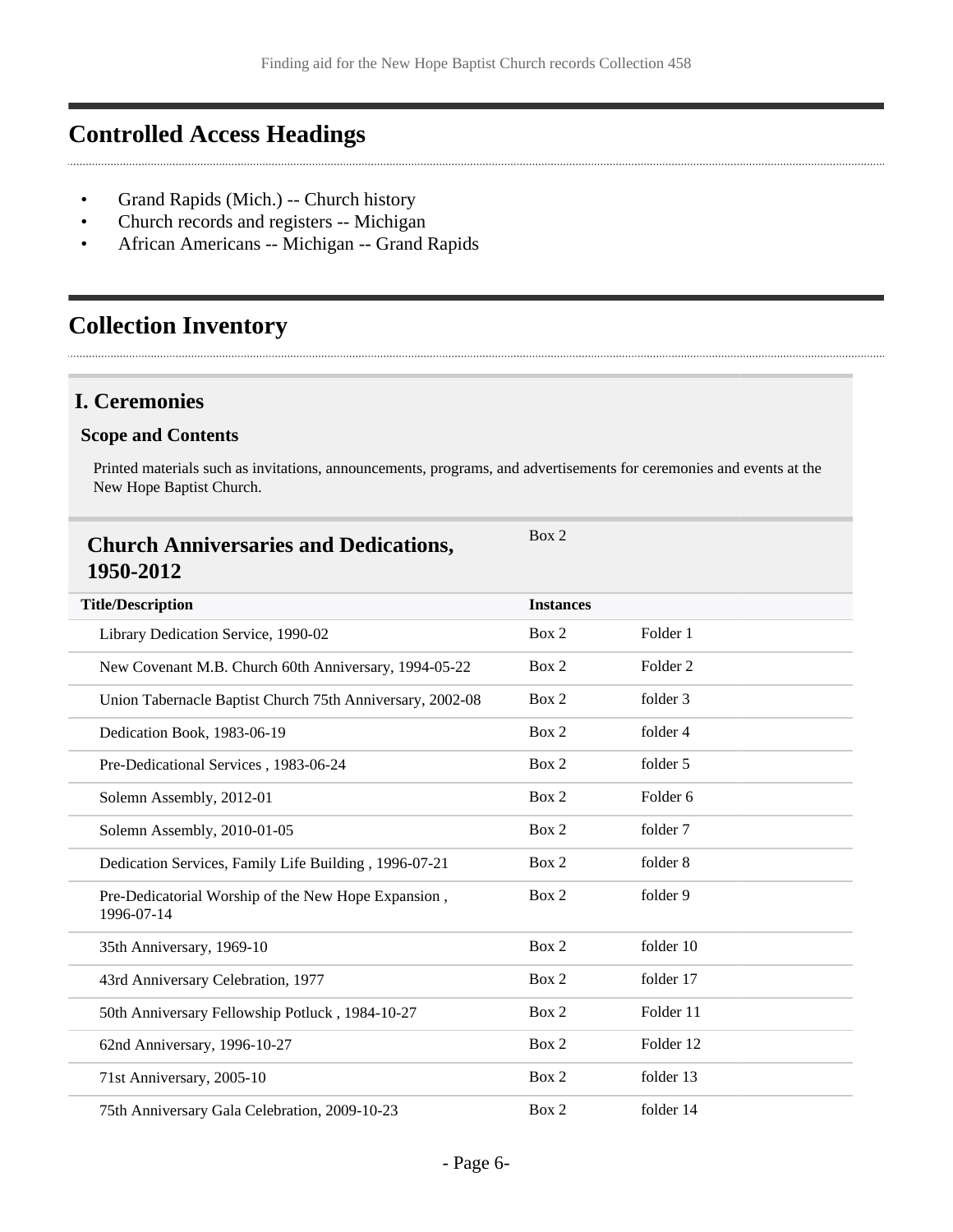<span id="page-6-1"></span><span id="page-6-0"></span>

| 75th Anniversary Announcement, 2009-10                                                                               | Box 2            | Folder 15           |
|----------------------------------------------------------------------------------------------------------------------|------------------|---------------------|
| Mortgage Burning Service, 1988-06-19                                                                                 | Box 2            | Folder 16           |
| 75th Anniversary tributes                                                                                            | <b>Box 34</b>    | Folder 17           |
| Golden Anniversary yearbook (2 copies), 1984                                                                         | <b>Box 28</b>    |                     |
| 75 Year Anniversary resolution plaque from Dr. Bernard Taylor,<br>Jr., Superintendent of Grand Rapids Public Schools | <b>Box 35</b>    |                     |
| Pastor Events and Services, 1950-2012                                                                                | Box 3            |                     |
| <b>Title/Description</b>                                                                                             | <b>Instances</b> |                     |
| Service of Installation for Rev. Howard C. Earle, 2006-01-29                                                         | Box 3            | Folder 1            |
| Welcome Banquet and Installation Service for Pastor Donnell<br>Smith, 1988-10                                        | Box 3            | Folder <sub>2</sub> |
| Welcome Reception, Associate Pastor and Mrs. Marvin<br>Williams, 1994-07                                             | Box 3            | folder 3            |
| Pastor's Appreciation Reception, 2007-03-11                                                                          | Box 3            | Folder 4            |
| 5th Annual Pastor's Appreciation, 2011-03-20                                                                         | Box 3            | Folder 5            |
| 6th Annual Pastor's Appreciation, 2012-03-18                                                                         | $Box$ 3          | Folder <sub>6</sub> |
| The Victory Service for Donnell Smith, 1998-11-6                                                                     | Box 3            | Folder <sub>7</sub> |
| Appreciation Services for Deacon and Mrs. Homer Mondy,<br>1988-11-13                                                 | Box 3            | Folder <sub>8</sub> |
| 10th Anniversary of Rev. John V. Williams, 1959-04                                                                   | Box 3            | Folder 9            |
| 13th Anniversary of Dr. and Mrs. John V. Williams, 1962-04                                                           | Box 3            | Folder 10           |
| 25th Anniversary of Dr. John V. Williams, 1974-04                                                                    | Box 3            | Folder 11           |
| Pastor Howard C. Earle Inauguration and Sermons Project,<br>2009                                                     | Box 3            | Folder 12           |
| Service of Installation for The Reverend Derrick-Lewis Noble,<br>Senior Pastor, 2000-02-13                           | Box 3            | folder 77           |
| <b>Banquets, Luncheons, and Breakfasts,</b><br>1950-2012                                                             | Box 3            |                     |
| <b>Title/Description</b>                                                                                             | <b>Instances</b> |                     |
| 50th Anniversary Fellowship Potluck, 1984-10-27                                                                      | Box 3            | Folder 13           |
| 7th Annual Senior Appreciation Banquet, 1993-07-24                                                                   | Box 3            | Folder 14           |
| 2nd Annual Senior Recognition Banquet, 1988-08-27                                                                    | Box 3            | Folder 15           |
| 5th Annual Senior Appreciation Banquet, 1991-07-27                                                                   | Box 3            | Folder 16           |
| Annual Back to School Prayer Luncheon, 1991-08-31                                                                    | Box 3            | folder 17           |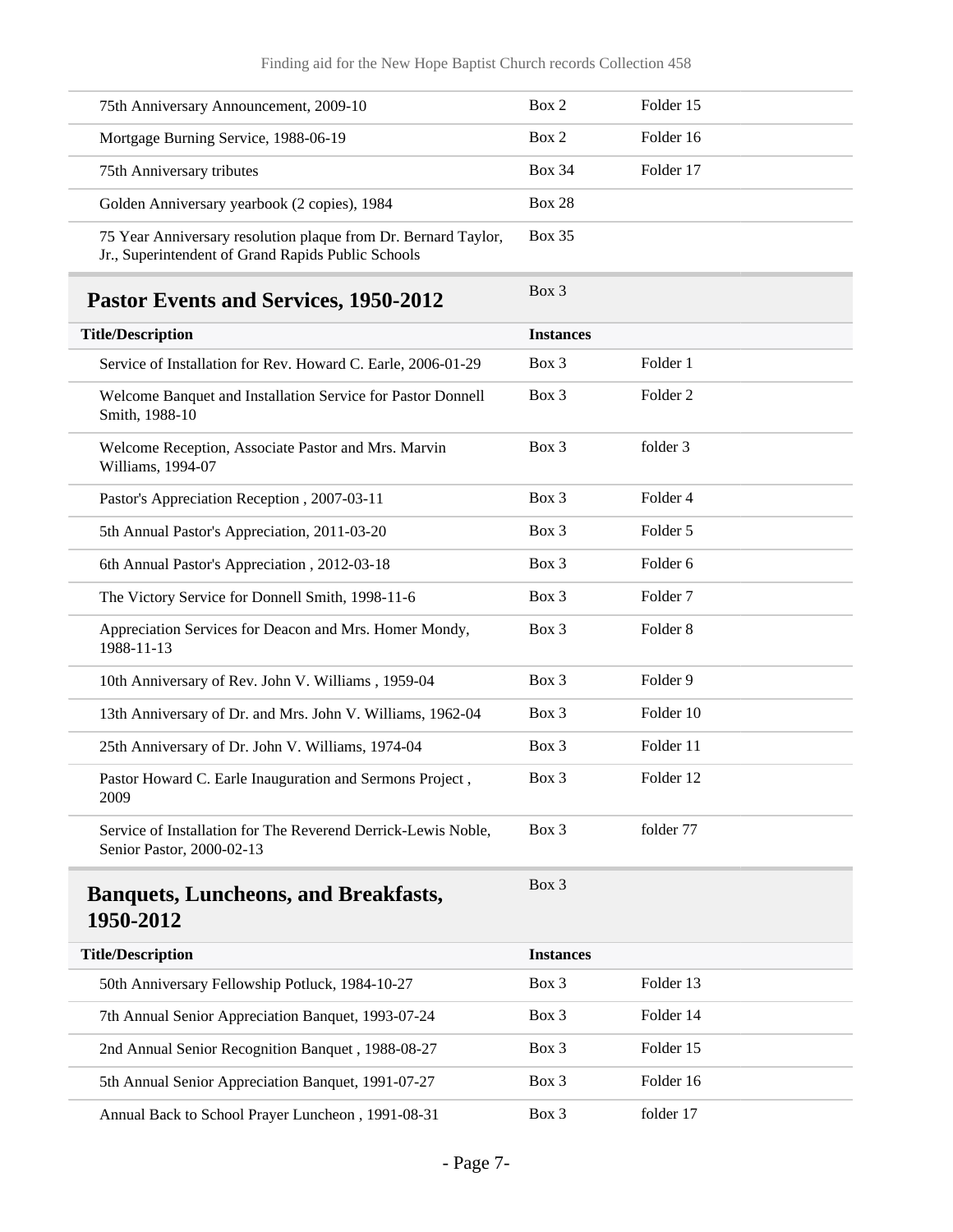| Celebrating Mothers and Life, 2009-05-02               | Box 3 | Folder 18            |  |
|--------------------------------------------------------|-------|----------------------|--|
| Fashion Show Luncheon, 2003-02-22                      | Box 3 | Folder 19            |  |
| Prayer Breakfast, 1997-01-25                           | Box 3 | Folder 20            |  |
| Valentines Day Dinner, 1991-02-14                      | Box 3 | Folder 21            |  |
| Mother Daughter Luncheon, 1991-04-13                   | Box 3 | Folder <sub>22</sub> |  |
| Senior Banquet, 1993-07-24                             | Box 3 | Folder <sub>23</sub> |  |
| New Hope Church Picnic, 1994-07-18                     | Box 3 | Folder <sub>24</sub> |  |
| Senior Appreciation Banquet, 1994-07-23                | Box 3 | Folder <sub>25</sub> |  |
| Mother and Daughter Banquet, 2001-5-5                  | Box 3 | Folder <sub>26</sub> |  |
| Mother and Daughter Banquet, 2008-5-3                  | Box 3 | Folder 27            |  |
| Volunteer Appreciation Brunch, 2011-12-3               | Box 3 | Folder <sub>28</sub> |  |
| 26th Annual M.L.K. Celebration, 2012-01-15             | Box 3 | Folder <sub>29</sub> |  |
| Friends of Rosa Parks Fundraiser Reception, 2009-08-27 | Box 3 | Folder 30            |  |
| Save the Date, Rosa Parks Sculpture, 2010              | Box 3 | Folder 31            |  |
| 12th Annual Senior Recognition Banquet, 1998-07-25     | Box 3 | Folder 32            |  |
| Black History Banquet, 2005-03-05                      | Box 3 | Folder 33            |  |
| 23rd Annual Senior Recognition Banquet, 2009-07-25     | Box 3 | Folder 34            |  |
| 25th Annual Senior Recognition, 2011-07-23             | Box 3 | Folder 35            |  |
|                                                        |       |                      |  |

# <span id="page-7-0"></span>**Homegoing, 1950-2012**

Box 3

#### **Scope and Contents**

Homegoing is the term used by members of the New Hope Baptist Church for death. This series contains funeral programs.

| <b>Title/Description</b>              | <b>Instances</b> |           |
|---------------------------------------|------------------|-----------|
| Belton, Hudson "Hut", 2010-09-21      | Box 3            | Folder 36 |
| Bentley Williams, Ruth L., 2010-01-12 | Box 3            | Folder 37 |
| Blackwell, Roberta, 2011-10-21        | $Box$ 3          | Folder 38 |
| Booker, Flyod, 2011-09-27             | Box 3            | Folder 39 |
| Bowman, Louis Cecil, 2004-11-08       | Box 3            | folder 40 |
| Butler, Flora Alberta, 2009-11-24     | $Box$ 3          | Folder 41 |
| Collins, Alphan, 2009-05-13           | $Box$ 3          | Folder 42 |
| Cross, Grace Goodson, 2011-08-20      | Box 3            | Folder 43 |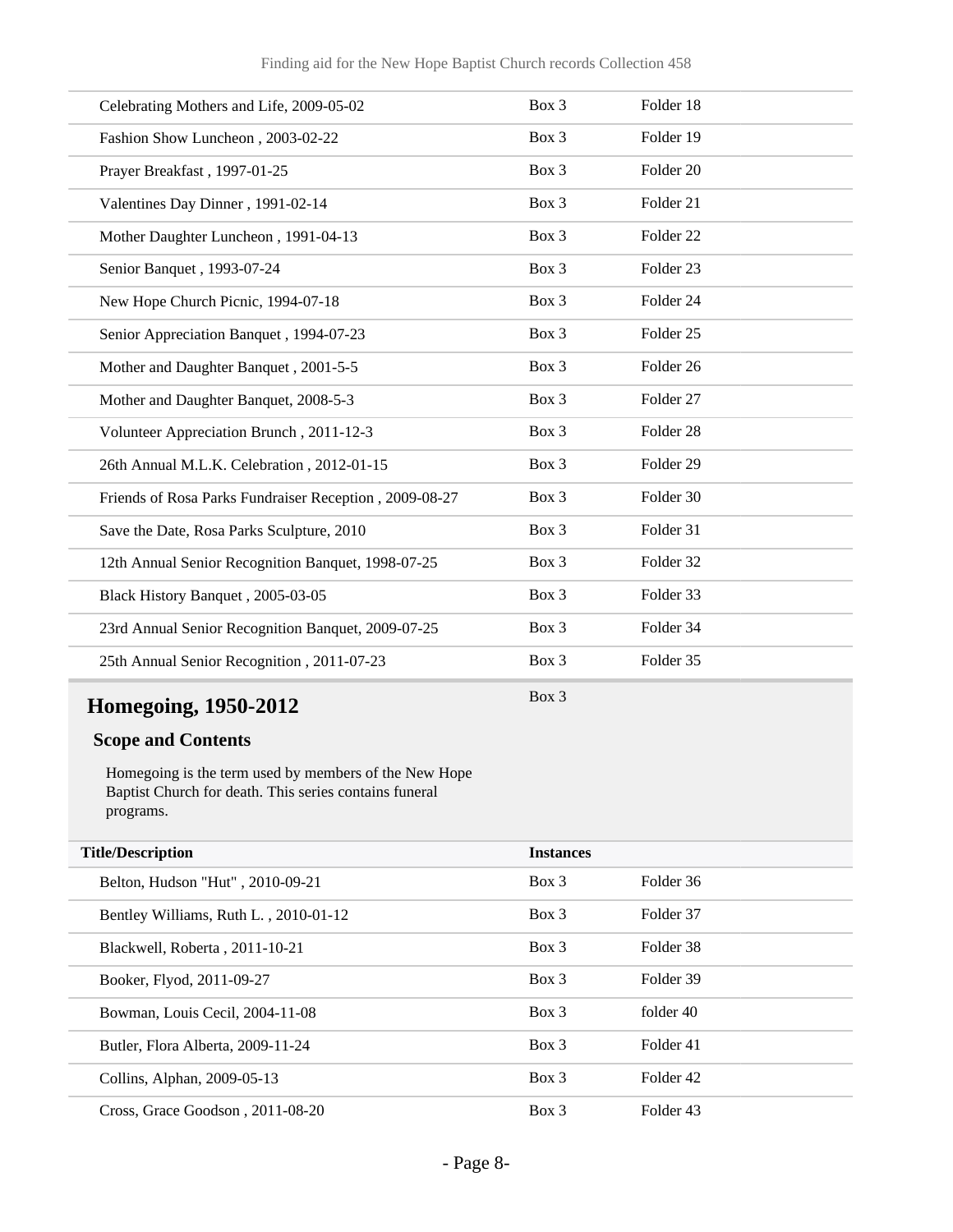| Edmond, Leroy Roscoe, 2001-12-21                 | Box 3 | Folder 44            |
|--------------------------------------------------|-------|----------------------|
| Edmond, Leroy Roscoe Bruce, 2000-11-13           | Box 3 | Folder 45            |
| Flemings, George C., 2002-03-16                  | Box 3 | Folder 46            |
| Floyd, Al'Kai'la Tonee', 2006-07-26              | Box 3 | Folder 47            |
| Frazier, Laneaka Montae, 1983-09-08              | Box 3 | Folder 48            |
| Gartmon, Virginia Maxine, 2010-04-17             | Box 3 | Folder 49            |
| Gill, Dora Lee, 2008-10-09                       | Box 3 | Folder 50            |
| Gill, Frances, 2011-09-10                        | Box 3 | Folder 51            |
| Gill, Robert Lee, 1999-11-13                     | Box 3 | Folder 52            |
| Guydon, Elve, 2004-03-18                         | Box 3 | Folder 53            |
| Harris, Moses R., 2009-06-26                     | Box 3 | Folder 54            |
| Harvey Cross, Helen Louise, 2009-06-19           | Box 3 | Folder 55            |
| Jones, Doris, 2011-09-23                         | Box 3 | folder 56            |
| Keaton, Quinten Lamont, 2011-07-23               | Box 3 | Folder 57            |
| Leslie, Mayhue, 2008-04-17                       | Box 3 | Folder 58            |
| Likely, Martha, 2010-03-27                       | Box 3 | Folder 59            |
| Little, Irvin, 2010-06-11                        | Box 3 | Folder 60            |
| Moody, Doris J., 2011-03-21                      | Box 3 | Folder 61            |
| Moton, Johnie Mae, 2010-10-21                    | Box 3 | Folder <sub>62</sub> |
| Padron, Alberta, 1993-02-05                      | Box 3 | Folder 63            |
| Palmer, Annie Belle, 2009-11-17                  | Box 3 | Folder 64            |
| Pulliam, Yergan Clayton, 2003-12-30              | Box 3 | Folder 65            |
| Stewart-Matthews, Dorothy Jean, 2010-12-27       | Box 3 | Folder 66            |
| Tate, Tenny Wilson, 2003-12-15                   | Box 3 | Folder 67            |
| Thurman, Booker T., 1991-03-18                   | Box 3 | Folder <sub>68</sub> |
| Walker, James G., 2003-01-21                     | Box 3 | Folder 69            |
| Williams, Alma Jeanette, 2010-09-09              | Box 3 | Folder 70            |
| Williams, Ivory, 2007-06-30                      | Box 3 | Folder 71            |
| Williams, Dr. John V., 1987-06-15                | Box 3 | Folder 72            |
| Williams, Robert, 2010-02-20                     | Box 3 | Folder 73            |
| Letter to the Levi Family, 2000-08-30            | Box 3 | Folder 74            |
| Letter to the Family of John Brinson, 2000-12-29 | Box 3 | Folder 75            |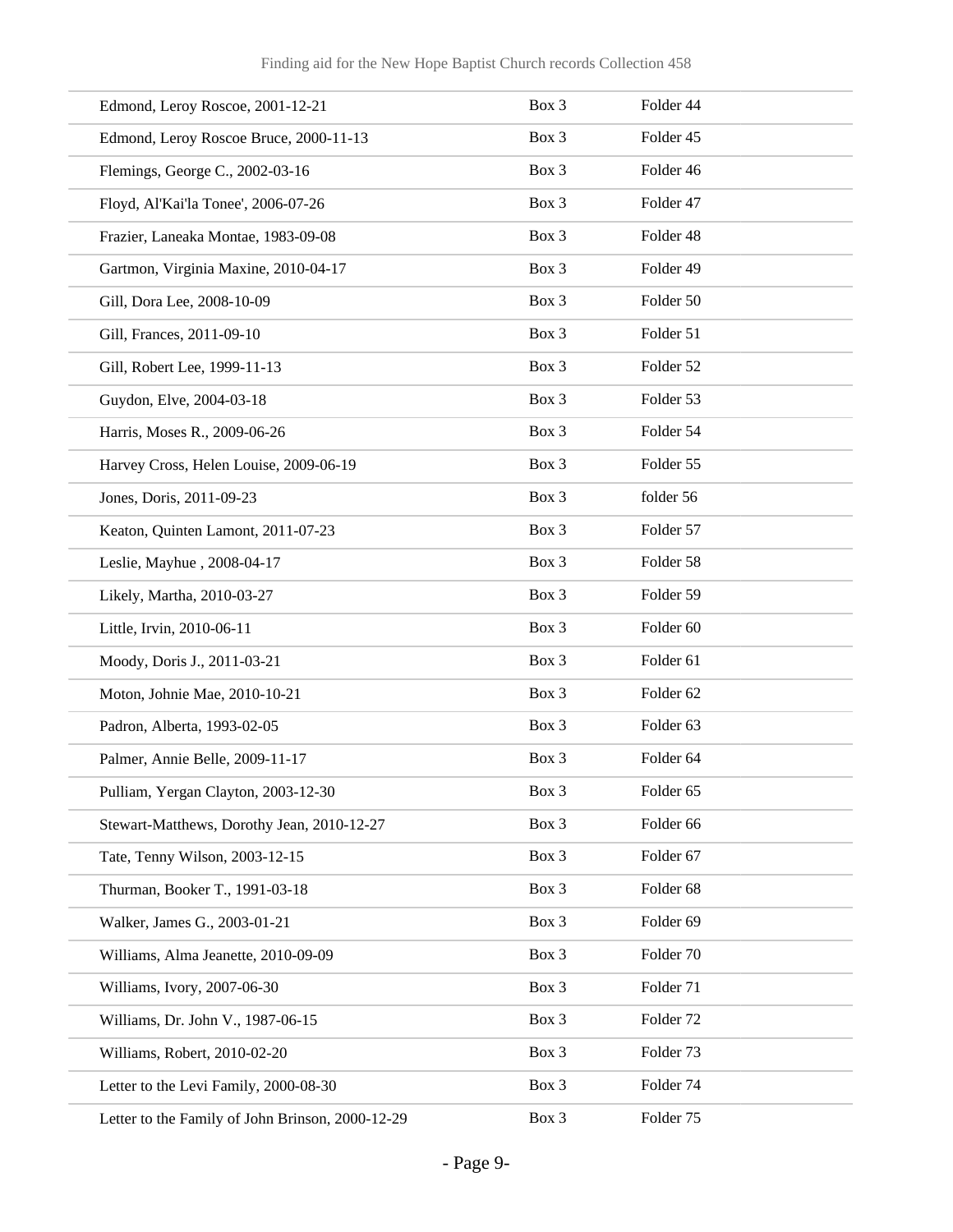| Perry, Alma, 1987-06-03 | Box 3 | folder 76 |  |
|-------------------------|-------|-----------|--|
|-------------------------|-------|-----------|--|

### <span id="page-9-0"></span>**II. Church Business**

#### **Scope and Contents**

This series contains yearbooks, ledgers, directories, invocies, histories, and other church business documents. This series also contains audio/visual materials like VHS tapes, audio tapes, and documents and materials which were stored on a floppy disk. All floppy disk materials have been downloaded and are available. Please ask staff for more details.

<span id="page-9-2"></span><span id="page-9-1"></span>

| <b>Membership and Committee Lists,</b><br>1958-2012          | Box 4            |                     |
|--------------------------------------------------------------|------------------|---------------------|
| <b>Title/Description</b>                                     | <b>Instances</b> |                     |
| History Committee, 1990-02-18                                | Box 4            | Folder 1            |
| History Committee Notes, 1990-02-18                          | Box 4            | Folder <sub>2</sub> |
| <b>Consolation Committee</b>                                 | Box 4            | folder 3            |
| <b>Consolation Committee - Dining Room Committee Members</b> | Box 4            | Folder 4            |
| Member List                                                  | Box 4            | Folder 5            |
| Membership List, 1999-05                                     | Box 4            | folder 6            |
| Member List, 1998-05-12                                      | Box 4            | Folder <sub>7</sub> |
| List of Organizations and Schools                            | Box 4            | Folder <sub>8</sub> |
| Officers Recommended for the Year 1990, 1990                 | Box 4            | Folder 9            |
| Committee Members, 1989-09                                   | Box 4            | Folder 10           |
| Sunday School Staff, (1999-2000)                             | Box 4            | folder 11           |
| Bible Study Sign In Sheets, (1988-1989)                      | Box 4            | Folder 12           |
| Mailing List, 2010                                           | Box 4            | folder 13           |
| <b>Baptist Fellowship Members</b>                            | Box 4            | Folder 14           |
| <b>Hospitality List</b>                                      | Box 4            | Folder 15           |
| <b>Blank Forms, 1958-2012</b>                                | Box 4            |                     |
| <b>Title/Description</b>                                     | <b>Instances</b> |                     |
| Ministry Plan                                                | Box 4            | Folder 16           |
| Kitchen Form                                                 | Box 4            | Folder 17           |
| History Committee Sign In Sheet, 1991-01-20                  | Box 4            | Folder 18           |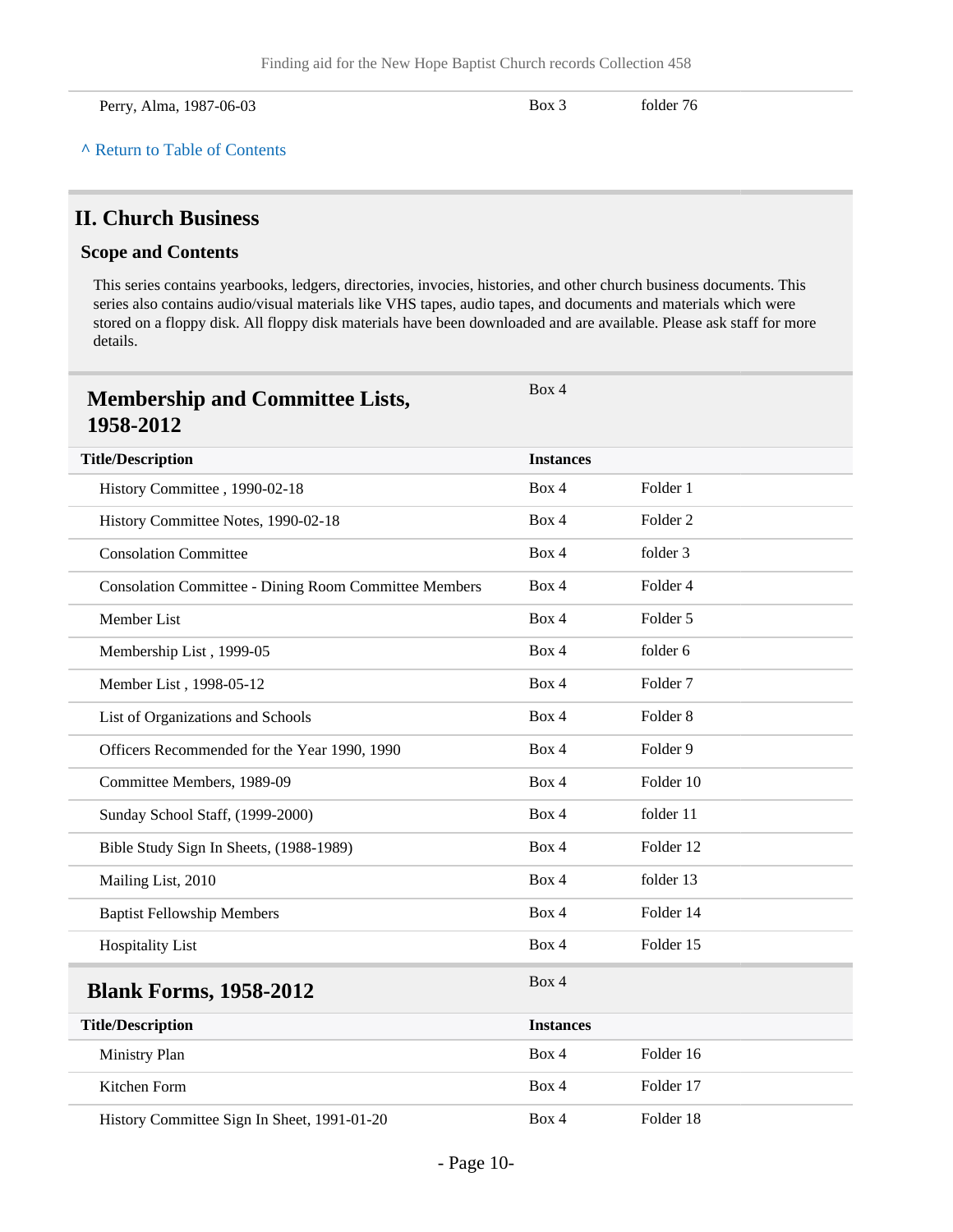| Logo                                             | Box 4 | Folder 19            |
|--------------------------------------------------|-------|----------------------|
| Thanksgiving Offering Envelope                   | Box 4 | Folder 20            |
| Member Survey, 1993                              | Box 4 | Folder 21            |
| <b>BTU</b> Questionaire                          | Box 4 | folder 22            |
| Prayer Concerns                                  | Box 4 | Folder <sub>23</sub> |
| Special Project Fund Envelope                    | Box 4 | Folder 24            |
| Member Survey, 1993                              | Box 4 | Folder <sub>25</sub> |
| Voucher                                          | Box 4 | Folder <sub>26</sub> |
| Envelope                                         | Box 4 | Folder 27            |
| Thank You Card - Friend Day                      | Box 4 | Folder <sub>28</sub> |
| <b>Tithe Envelope</b>                            | Box 4 | folder 29            |
| A Friendly Contract, 1990-04-22                  | Box 4 | Folder 30            |
| Envelope                                         | Box 4 | Folder 31            |
| Order Form                                       | Box 4 | Folder 32            |
| A Helping Hand                                   | Box 4 | Folder 33            |
| <b>Graduate Information Form</b>                 | Box 4 | Folder 34            |
| Evaluation Form for Associate Pastor, 1994-02-06 | Box 4 | folder 35            |
| <b>Procedures and Business Practices,</b>        | Box 4 |                      |

# <span id="page-10-0"></span>**1958-2012**

| <b>Title/Description</b>                                 | <b>Instances</b> |                      |  |
|----------------------------------------------------------|------------------|----------------------|--|
| <b>Office</b> / Library Procedures                       | Box 4            | Folder 36            |  |
| The Media / Library Services Committee                   | Box 4            | folder 37            |  |
| Schedule of Workshops                                    | Box 4            | folder 38            |  |
| <b>Homegoing Services</b>                                | Box 4            | Folder 39            |  |
| The Food Service Ministry Brochure                       | Box 4            | Folder 40            |  |
| New Hope Brochure                                        | Box 4            | Folder 41            |  |
| Letter to the Church from the Needs Assessment Committee | Box 4            | Folder <sub>42</sub> |  |
| <b>Financial Statements, 1958-2012</b>                   | Box 4            |                      |  |
| <b>Title/Description</b>                                 | <b>Instances</b> |                      |  |
| Financial Statment, 1992-09-30                           | Box 4            | folder 43            |  |
| Benevolent Report, 1999-12                               | Box 4            | Folder 44            |  |

<span id="page-10-1"></span>Budget, 2000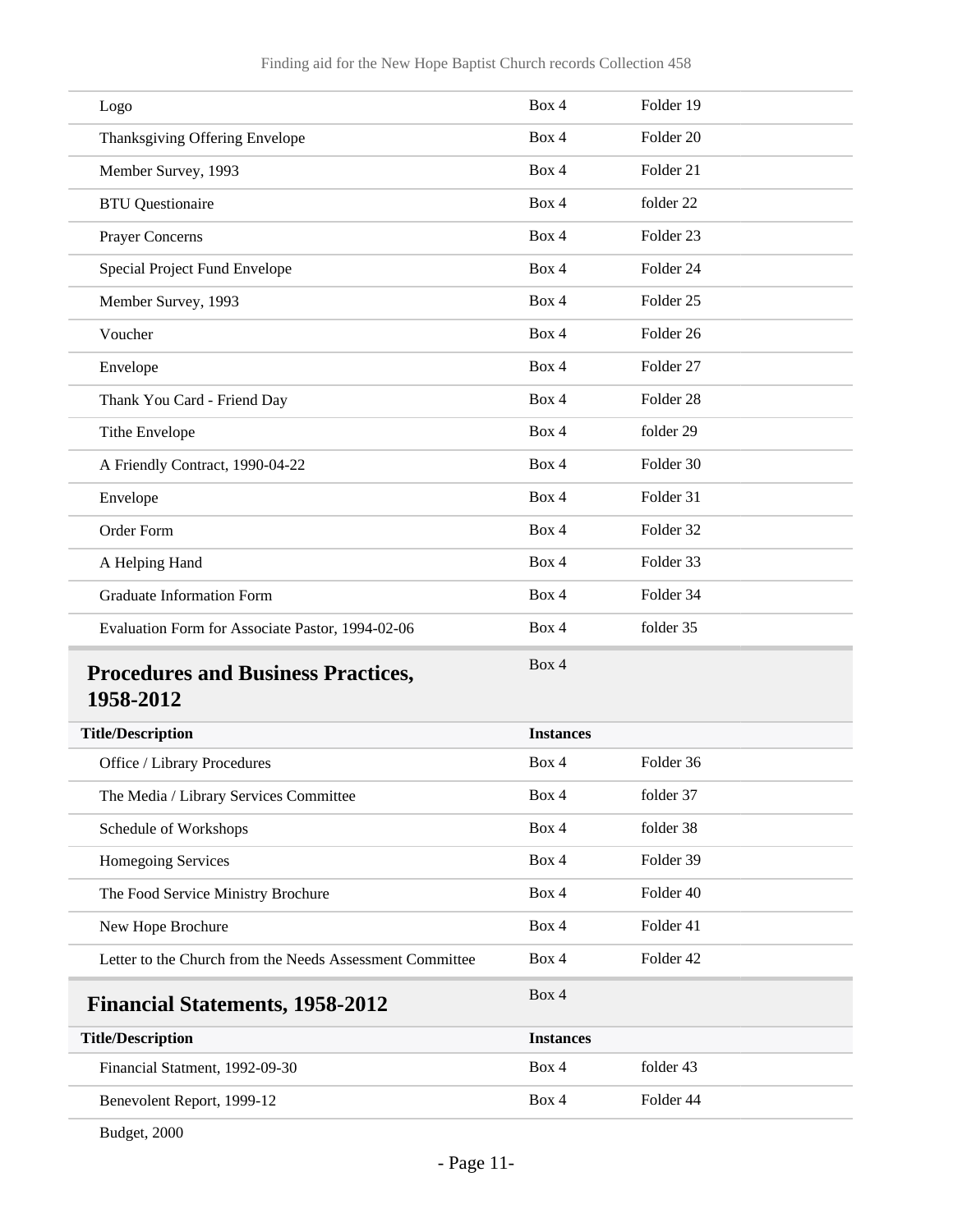<span id="page-11-0"></span>

|                                                                         | Box 4            | folder 45            |
|-------------------------------------------------------------------------|------------------|----------------------|
| Income Statement, 2000-06-01                                            | Box 4            | Folder 46            |
| Balance Sheet, 2000-07-31                                               | Box 4            | Folder 47            |
| Income Statement, 2000-10-05                                            | Box 4            | folder 48            |
| General ledger, 2002-01-01-2002-09-30                                   | Box 4            | folder 81            |
| <b>Meetings, 1958-2012</b>                                              | Box 4            |                      |
| <b>Title/Description</b>                                                | <b>Instances</b> |                      |
| <b>Small Group Reports</b>                                              | Box 4            | folder 49            |
| <b>Meeting Notes</b>                                                    | Box 4            | Folder 50            |
| National Baptist Foreign Mission Board Spring Board Meeting,<br>1993-05 | Box 4            | folder 51            |
| Church Business Meeting, 1993-07-16                                     | Box 4            | Folder 52            |
| Needs Assessment Committee Meeting, 1993-09-18                          | Box 4            | folder 53            |
| Special Call Church Meeting, 1994-02-10                                 | Box 4            | Folder 54            |
| Special Church Meeting, 1994-03-31                                      | Box 4            | Folder 55            |
| Church Expansion Meeting, 1994-04-04                                    | Box 4            | Folder 56            |
| Semi-Annual Church Meeting, 1994-07-14                                  | Box 4            | Folder 57            |
| 52nd Annual Bush Meeting, 1994-08-14                                    | Box 4            | Folder 58            |
| Special Call Meeting, 1998-09-14                                        | Box 4            | Folder 59            |
| Quarterly Meeting, 1999-04-29                                           | Box 4            | folder 60            |
| Church Meeting, 1999-12-18                                              | Box 4            | Folder <sub>61</sub> |
| Quarterly Business Meeting Minutes, 2000-08-03                          | Box 4            | folder 62            |
| Quarterly Church Meeting, 2002-04-11                                    | Box 4            | Folder 63            |
| Quarterly Church Meeting, 2002-07-25                                    | Box 4            | Folder 64            |
| Quarterly Business Meeting, 2003-07-31                                  | Box 4            | Folder 65            |
| Quarterly Church Meeting, 2005-07-14                                    | Box 4            | folder 66            |
| Quarterly Church Meeting, 2007-04-10                                    | Box 4            | Folder 67            |
| Quarterly Church Meeting, 2010-10-26                                    | Box 4            | folder 68            |
| Pulpit Committee minutes, 1988                                          | Box 4            | folder 78            |
| Pulpit Committee, Senior Pastor resumes and correspondence,<br>1988     | Box 4            | Folder 79            |
| Pulpit Committee, Senior Pastor resumes and correspondence,<br>1988     | Box 4            | Folder 80            |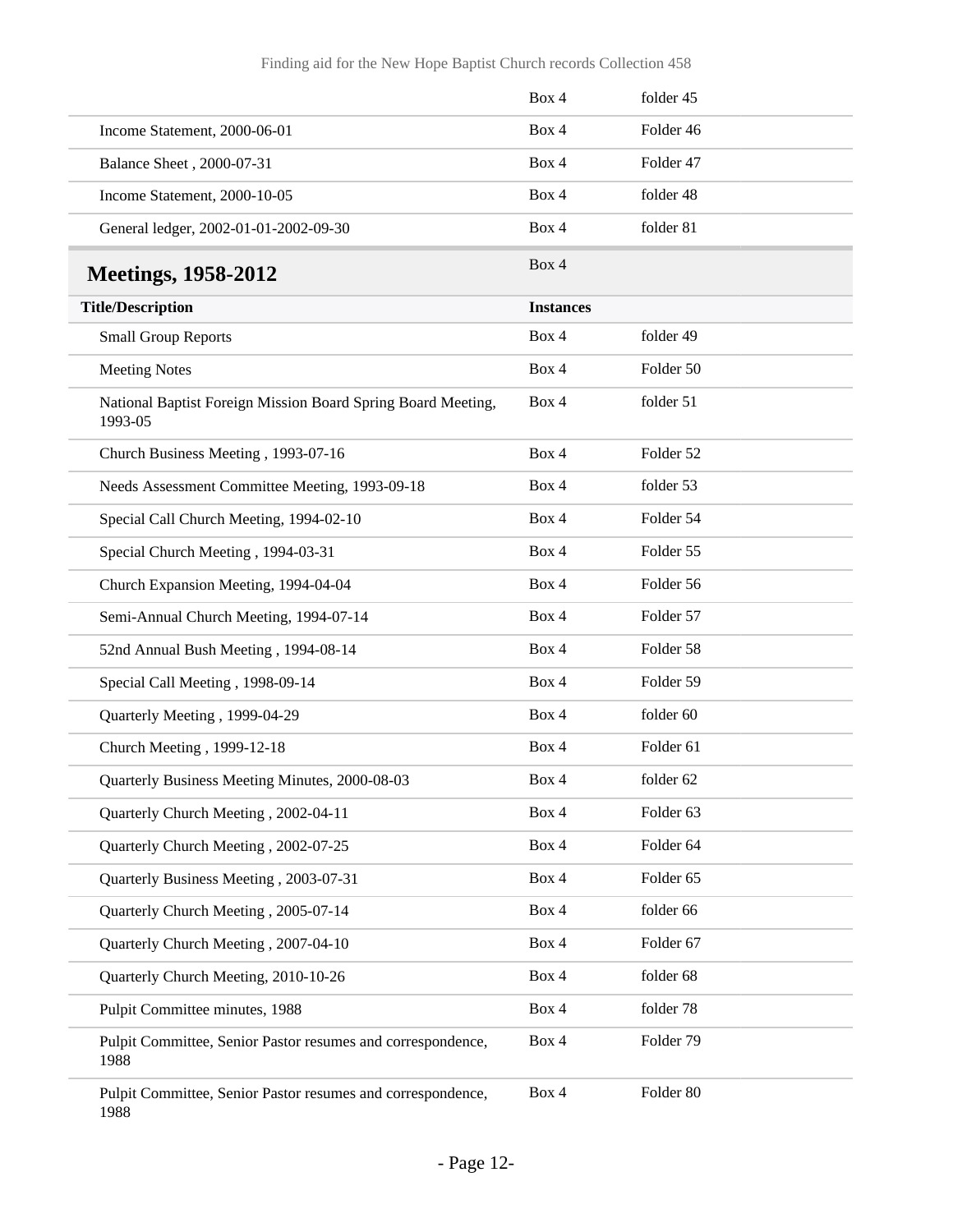<span id="page-12-3"></span><span id="page-12-2"></span><span id="page-12-1"></span><span id="page-12-0"></span>

| <b>Invoices, 1958-2012</b>                 | Box 4            |                      |
|--------------------------------------------|------------------|----------------------|
| <b>Title/Description</b>                   | <b>Instances</b> |                      |
| Invoice Presto Print, 1997-03-24           | Box 4            | folder 69            |
| Invoices, 2000-03                          | Box 4            | folder 70            |
| Big Top Market, 2001-02-05                 | Box 4            | Folder 71            |
| National Baptist Convention, 1997-02-12    | Box 4            | Folder 72            |
| <b>By-laws</b> , 1958-2012                 | Box 4            |                      |
| <b>Title/Description</b>                   | <b>Instances</b> |                      |
| New Hope By-laws, 1999-02-11               | Box 4            | Folder <sub>73</sub> |
| New Hope By-laws, 1999-02-11               | Box 4            | Folder 74            |
| New Hope By-laws, 2000-01-09               | Box 4            | Folder 75            |
| <b>Study Guides, 1958-2012</b>             | Box 7            |                      |
| <b>Title/Description</b>                   | <b>Instances</b> |                      |
| Corinth                                    | Box 7            | Folder 35            |
| <b>Notes</b>                               | Box 7            | folder 36            |
| <b>Study Notes</b>                         | Box 7            | Folder 37            |
| Study in Romans                            | Box 7            | folder 38            |
| Transparencies                             | Box 7            | Folder 39            |
| Ten Strategies to First Rate Reading       | Box 7            | Folder 40            |
| Diagrams                                   | Box 7            | Folder 41            |
| What is God's Will for My Life, 2000-03-08 | Box 7            | folder 42            |
| Forgetting Those Things Which Are Behind   | Box 7            | folder 43            |
| Spiritual Gift Assessment                  | Box 7            | folder 44            |
| Life Lessons from Esther                   | Box 7            | folder 45            |
| Skit 1 and 2                               | Box 7            | folder 46            |
| Living Above Average                       | Box 7            | folder 47            |
| What Can I Do To Make A Difference         | Box 7            | Folder 48            |
| <b>History Notes, 1958-2012</b>            | Box 7            |                      |
| <b>Title/Description</b>                   | <b>Instances</b> |                      |
| <b>Notes</b>                               | Box 7            | folder 49            |
| Notes, 1990                                | Box 7            | folder 50            |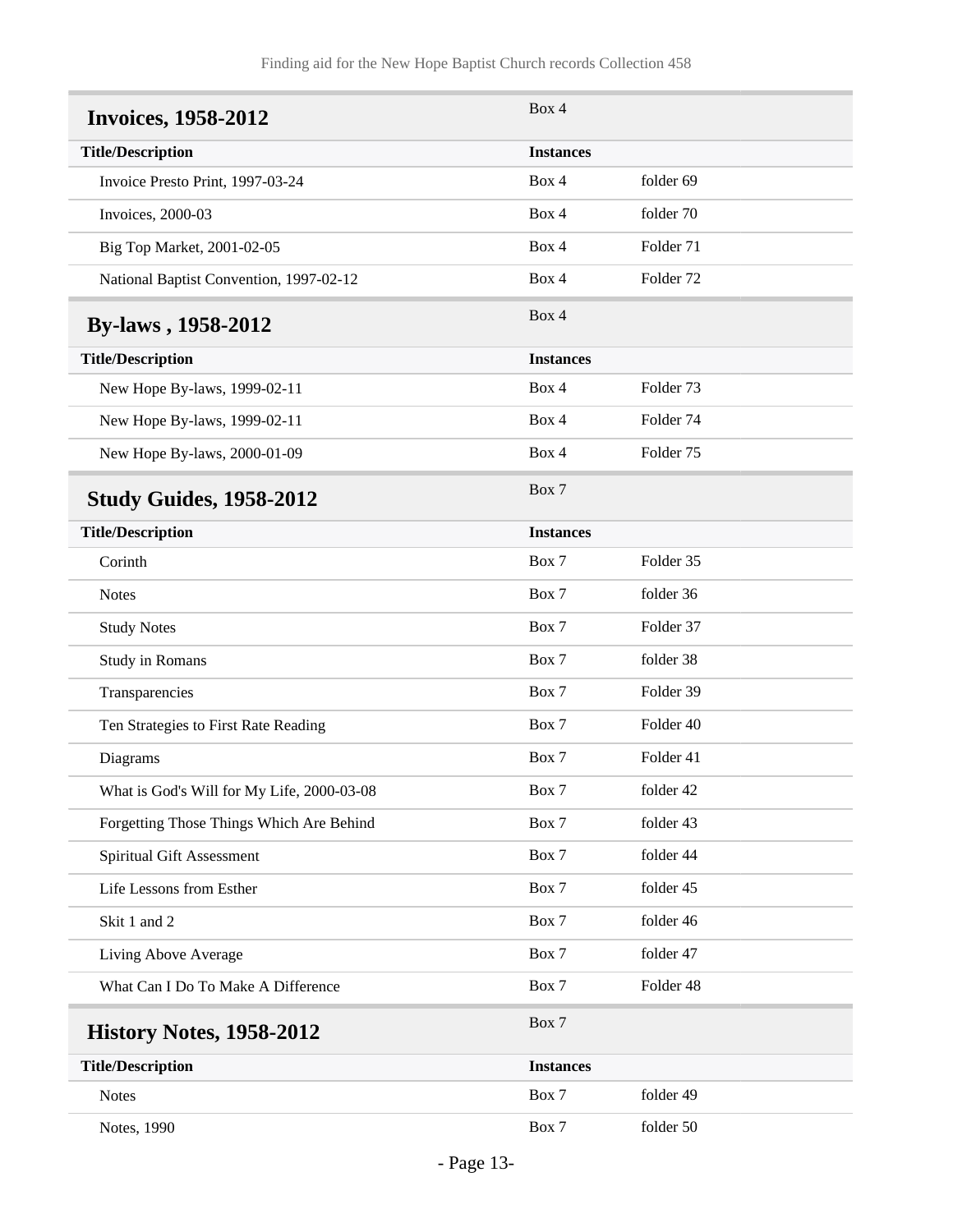| Notes, 1993        | Box 7 | Folder 51 |
|--------------------|-------|-----------|
| <b>Notes</b>       | Box 7 | folder 52 |
| <b>Notes</b>       | Box 7 | Folder 53 |
| <b>Notes</b>       | Box 7 | folder 54 |
| <b>Notes</b>       | Box 7 | folder 55 |
| <b>Notes</b>       | Box 7 | Folder 56 |
| <b>Notes</b>       | Box 7 | folder 57 |
| Notes, (1934-2000) | Box 7 | folder 58 |
|                    |       |           |

Box 8

# <span id="page-13-0"></span>**New Member Forms, 1958-2012**

### **Scope and Contents**

Completed new members forms which include name, address, phone number, age, date of birth, occupation, employment shift, marital status and how the applicant heard about the church.

| <b>Title/Description</b> | <b>Instances</b> |                     |
|--------------------------|------------------|---------------------|
| $\mathbf{A}$             | Box 8            | folder 1            |
| $\, {\bf B}$             | Box 8            | Folder <sub>2</sub> |
| $\mathbf C$              | Box 8            | folder 3            |
| $\mathbf D$              | Box 8            | Folder 4            |
| ${\bf E}$                | Box 8            | folder 5            |
| $\mathbf F$              | Box 8            | folder 6            |
| $\mathbf G$              | Box 8            | folder 7            |
| $\, {\rm H}$             | Box 8            | folder 8            |
| $\bf J$                  | Box 8            | Folder 9            |
| $\bf K$                  | Box 8            | folder 10           |
| L                        | Box 8            | folder 11           |
| $\mathbf M$              | Box 8            | folder 12           |
| $\mathbf N$              | Box 8            | folder 13           |
| $\mathbf O$              | Box 8            | folder 14           |
| $\, {\bf P}$             | Box 8            | folder 15           |
| Q                        | Box 8            | folder 16           |
| ${\bf R}$                | Box 8            | folder 17           |
| ${\bf S}$                | Box 8            | folder 18           |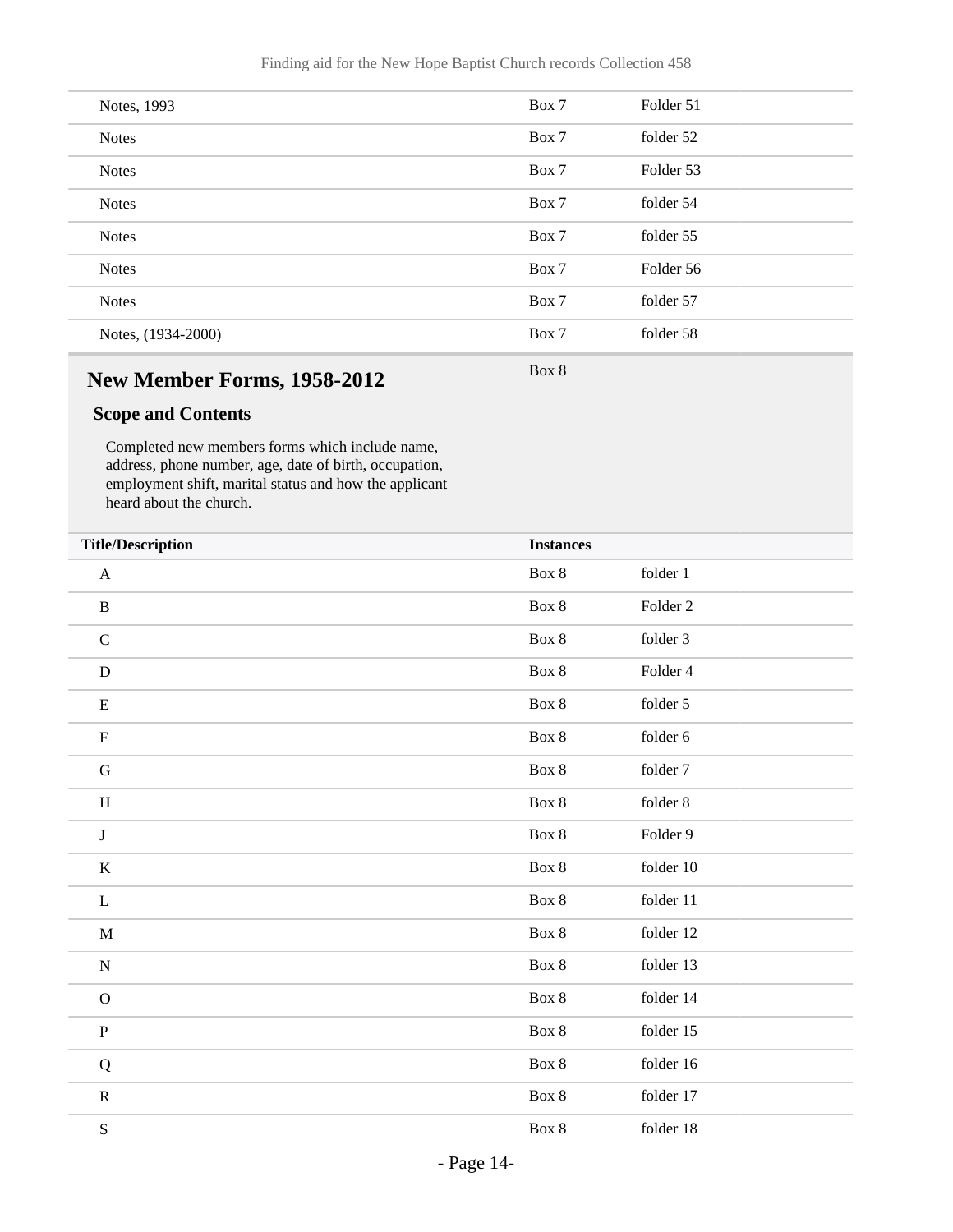<span id="page-14-1"></span><span id="page-14-0"></span>

| T                                                                                                                                          | Box 8            | Folder 19            |
|--------------------------------------------------------------------------------------------------------------------------------------------|------------------|----------------------|
| $\mathbf V$                                                                                                                                | Box 8            | folder 20            |
| W                                                                                                                                          | Box 8            | Folder 21            |
| Z                                                                                                                                          | Box 8            | Folder <sub>22</sub> |
| Directories and Yearbooks, 1954-2012                                                                                                       | Box 9            |                      |
| <b>Title/Description</b>                                                                                                                   | <b>Instances</b> |                      |
| Yearbook, 1954                                                                                                                             | Box 9            | folder 1             |
| February Program, 2003                                                                                                                     | Box 9            | folder 2             |
| Directory, 1963                                                                                                                            | Box 9            | folder 3             |
| Directory, 1966                                                                                                                            | Box 9            | Folder <sub>4</sub>  |
| Directory, 1973                                                                                                                            | Box 9            | folder 5             |
| <b>Activity Calendars, 1954-2012</b>                                                                                                       | Box 9            |                      |
| <b>Title/Description</b>                                                                                                                   | <b>Instances</b> |                      |
| Activities, 1987                                                                                                                           | Box 9            | Folder 6             |
| Activities Calendar, 1990                                                                                                                  | Box 9            | folder 7             |
| Activities Calendar, 1991                                                                                                                  | Box 9            | folder 8             |
| Activities Calendar, 1993                                                                                                                  | Box 9            | folder 9             |
| Calendar for the Year, 1998                                                                                                                | Box 9            | Folder 10            |
| <b>Guest Books, 1954-2012</b>                                                                                                              | Box 10           |                      |
| <b>Scope and Contents</b>                                                                                                                  |                  |                      |
| The guest book was signed by people who were not<br>members of New Hope Baptist Church but were attending<br>religious services as guests. |                  |                      |
| <b>Title/Description</b>                                                                                                                   | <b>Instances</b> |                      |
| Guest Book, (1943-03-14-1979-11-18)                                                                                                        | <b>Box 10</b>    |                      |
| Guest Book, (1986-1987)                                                                                                                    | Box 10           |                      |

### <span id="page-14-3"></span><span id="page-14-2"></span>**Scope and Contents**

Financial ledgers detailing income and expenditures.

| <b>Title/Description</b>  | <i><u><b>Instances</b></u></i> |
|---------------------------|--------------------------------|
| Ledger, (1940-01-1944-10) | <b>Box 11</b>                  |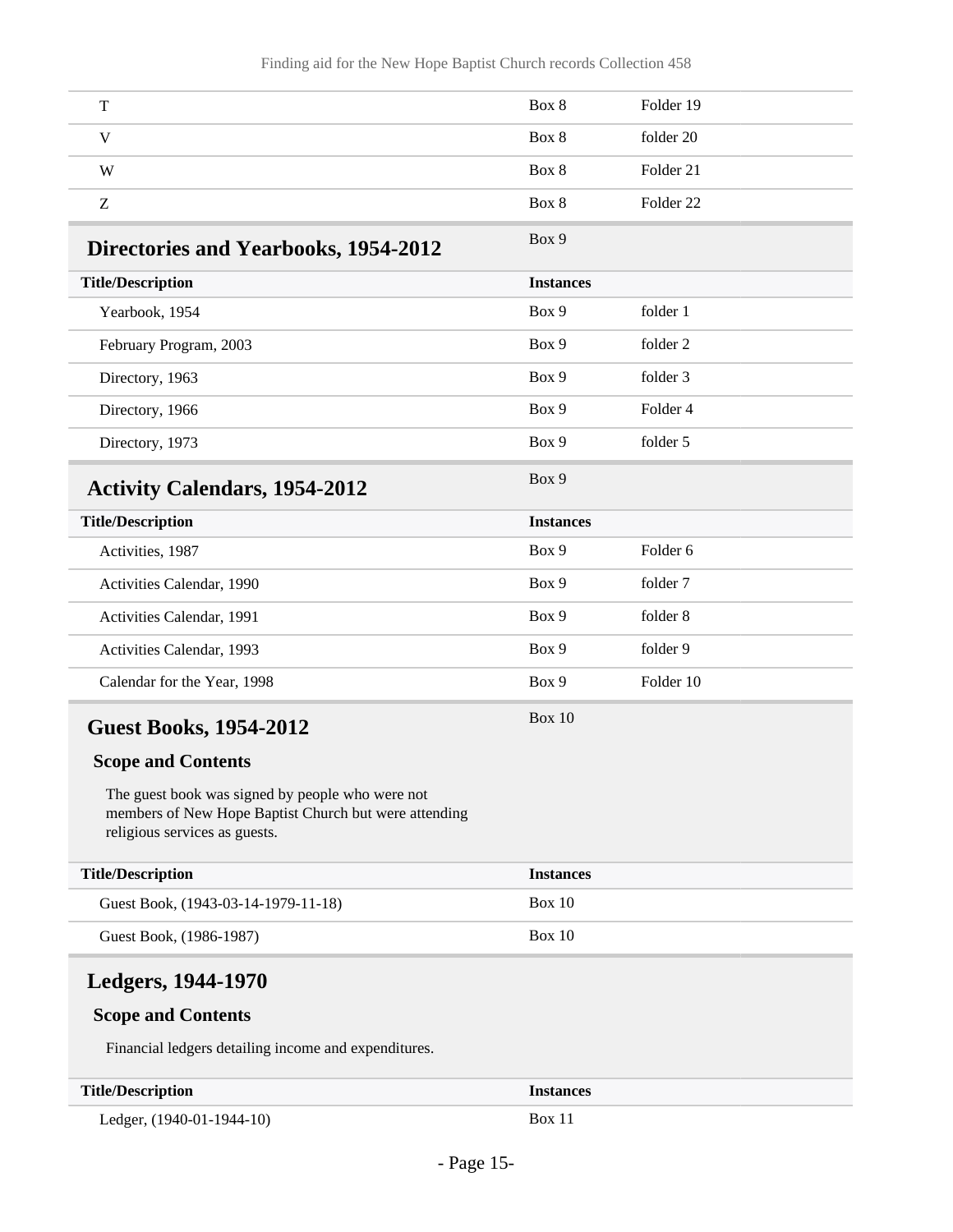| Legder, (1965-1971)               | Box 11   |
|-----------------------------------|----------|
| Record, (1961-1964)               | Box 11   |
| BTU Union, (1966-1968)            | Box $12$ |
| BTU Union, (1962-1964)            | Box 12   |
| BTU Union, (1985-1989)            | Box 12   |
| Mission, (1986-1988)              | Box 12   |
| Sunday School Book, (1967-1968)   | Box 12   |
| Delegates Enrollment, (1965-1970) | Box 12   |
|                                   |          |

# <span id="page-15-0"></span>**A/V and Digital Material , 1990-2004**

| <b>Title/Description</b>                                                       | <b>Instances</b> |
|--------------------------------------------------------------------------------|------------------|
| VHS #1 Sunday School Seminar #1                                                | <b>Box 13</b>    |
| VHS #2 Picnic and Friends Day, 1995-06-24                                      | <b>Box 13</b>    |
| VHS #3 Circle of Friends Ranch, 1996                                           | <b>Box 13</b>    |
| VHS #4 National Baptist Convention, 1997-08-20                                 | <b>Box 13</b>    |
| VHS #5 Rev. John Williams Jr., 2002-08-25                                      | <b>Box 13</b>    |
| VHS #6 Spring in the Air                                                       | <b>Box 13</b>    |
| VHS #7 Spring in the Air                                                       | <b>Box 13</b>    |
| VHS #8 Men's Conference: Christian Men in the New Decade                       | <b>Box 13</b>    |
| VHS #9 The Ministry of Singles Pleasing the Lord                               | <b>Box 13</b>    |
| VHS #10 The Navigators: Lifestyle Evangelism and Follow-Up<br>in the Church    | <b>Box 13</b>    |
| VHS #11 Steps to Revitalize your Sunday School and Keep your<br>Church Growing | <b>Box 13</b>    |
| VHS #12 Drill Team Competition                                                 | <b>Box 13</b>    |
| VHS #13 Sunday School Seminar #2                                               | <b>Box 13</b>    |
| VHS #14 Unlabled                                                               | <b>Box 13</b>    |
| Tape #1 Church Meeting: Budget, 2003-12-18                                     | <b>Box 13</b>    |
| Tape #2 Annual Meeting, 2004-01-22                                             | <b>Box 13</b>    |
| Tape #3 Annual Meeting #2, 2004-01-22                                          | <b>Box 13</b>    |
| Tape #4 Annual Meeting #3, 2004-01-22                                          | <b>Box 13</b>    |
| Tape #5 Quarterly Meeting, 2004-06-04                                          | <b>Box 13</b>    |
| Tape #6 Quarterly Business Meeting, 2004-07-15                                 | <b>Box 13</b>    |

Tape #7 Retention Meeting, 2004-09-11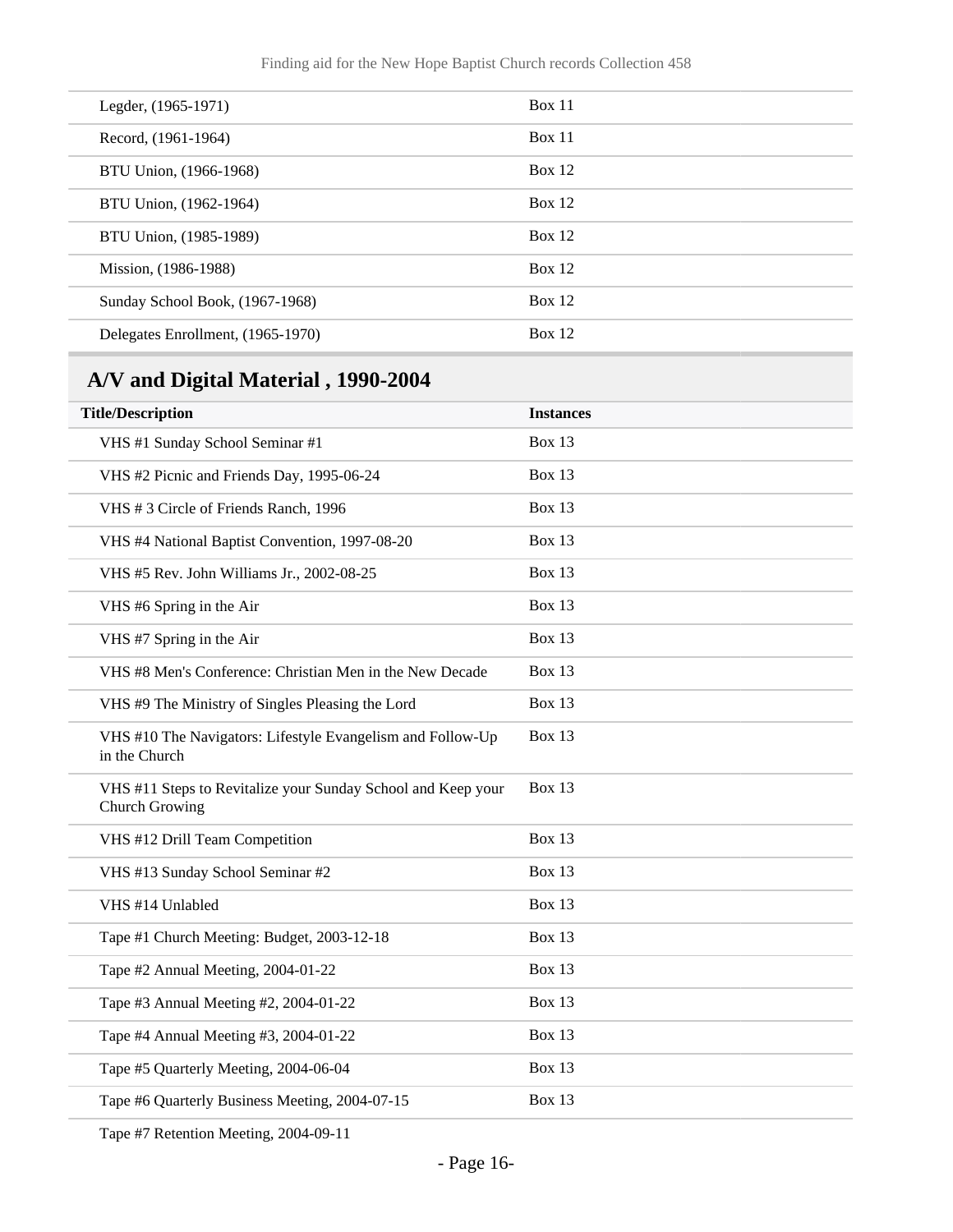|                                                     | Box $13$ |
|-----------------------------------------------------|----------|
| Tape #8 Quarterly Meeting, 2004-10-12               | Box $13$ |
| Tape #9 By-Laws Meeting, 2004-12-07                 | Box 13   |
| Tape #10 3rd Meeting Budget and By-laws, 2004-12-11 | Box 13   |
| Tape #11 Bylaws Church Meeting                      | Box $13$ |
| Tape #12 Aug 24 - Tape #2                           | Box 13   |
| Tape #13 Sunday Meeting, One Candidate - Rev. Earle | Box 13   |
| Tape #14 Singing                                    | Box $13$ |
| Tape #15 Church Meeting with Rev Earle Q/A          | Box 13   |
| Tape #16 Wednesday Night Bible Study                | Box $13$ |
| Tape #17 Shirley's Story/Blanche Babers, 1992-05-31 | Box 13   |
| DVD #1 75th Anniversary Gala, 2009-10-23            | Box $13$ |

# <span id="page-16-0"></span>**Floppy Disks, 1980-2000**

| <b>Title/Description</b>                                                                                                                                                                   | <b>Instances</b> |
|--------------------------------------------------------------------------------------------------------------------------------------------------------------------------------------------|------------------|
| Disk #1 Women's Ministry Family Conference, Financial Report<br>2001, Bobi, Healthcare Symbol, 2001                                                                                        | <b>Box 13</b>    |
| Disk #2 Church By-laws review meeting, Annual Church<br>Budget Presentation, 2003-12-18                                                                                                    | <b>Box 13</b>    |
| Disk #3 Conference Notice, Women's Ministry, Family<br>Conference, n.d.                                                                                                                    | <b>Box 13</b>    |
| Disk #4 Women's Ministry Reminder, Joe Comdoy Letter,<br>New Hope Church Stationary, Dr. Maryane Kimbraugh,<br>Margaret Sellers Walker, Surly Bell, Women's Ministry Report,<br>2000-05-13 | <b>Box 13</b>    |
| Disk #5 Inside Cover- About Our Guest, Mrs. Mary Williams,<br>News Release, Mrs Nancy Dudley Program outling, Temple to<br>Christ, n.d.                                                    | <b>Box 13</b>    |
| Disk #6 Women Accountable Flyer, Church 2, Women's<br>Ministry Report, Jhood picture, n.d.                                                                                                 | <b>Box 13</b>    |
| Disk #7 Women's Day committee, Women's Propoed Dates,<br>Women's Ministry, Scriptures, Sign-up Sheet, July 15 Bulletines<br>Mailed, Letter end, 2000                                       | <b>Box 13</b>    |
| Disk #8 Groups of People, Bobbi, Family Conference,<br>2003-10-24                                                                                                                          | <b>Box 13</b>    |
| Disk #9 Women's Ministries, Membership Form, Theme, 2003<br>Conference, 2003                                                                                                               | <b>Box 13</b>    |
| Disk #10 Mr. Rick Rasberry, Computer class, Bessi L, Elegant<br>Fax, Budget Expenses, 2001-07-25                                                                                           | <b>Box 13</b>    |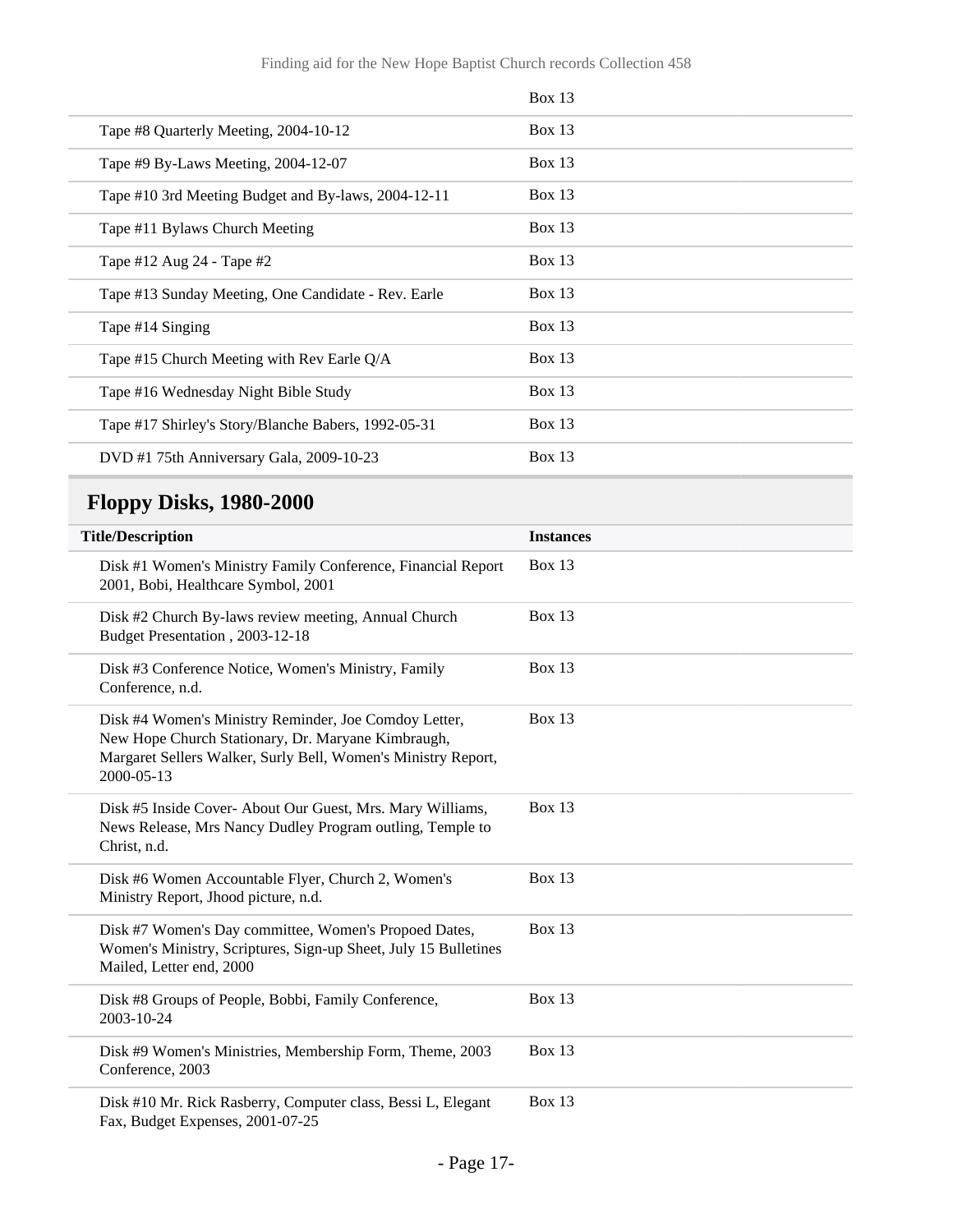| Disk #11 Women's Ministry Meeting, Swing into Spring, Pasto<br>Derrick-Lewis, Spectrum Health Flyers, House Rules/Schedule,<br>2001-02-26-2001-03-08 | <b>Box 13</b> |
|------------------------------------------------------------------------------------------------------------------------------------------------------|---------------|
| Disk #12 Gwen, You Are Never Alone, n.d.                                                                                                             | Box 13        |
| Disk #13 Publisher 98, Library Ministy, Women's Ministry<br>membership list, We Thank You For Your Gift, n.d.                                        | Box $13$      |
| Disk #14 Notebook is the property of Blanche Babers, n.d.                                                                                            | Box 13        |
| Disk #15 Happy Mother's Day, Panel Discussion, Women's<br>Ministry Display, n.d.                                                                     | Box $13$      |
| Disk #16 Women Pleasing God, 2002-09-27-2009-09-29                                                                                                   | Box $13$      |
| Disk #17 Bobbi Smith, Book Discussion, What you Owe Me,<br>Ethel Smothers, Letters/Black History Programs, 2001-2002                                 | Box $13$      |
| Disk #18 Women's Ministery, Family Conference, Phil 3-16,<br>Women of Sound Doctrine, 2001-09                                                        | Box $13$      |
| Disk #19 Women's Ministry Guidlines, Cynthia's Computer, n.d.                                                                                        | Box $13$      |
| Disk #20 How We Got Over, Bible Study, Showing: Passion,<br>2004-11-13                                                                               | Box $13$      |
| Stamp                                                                                                                                                | <b>Box 13</b> |
| $\alpha$ i i i                                                                                                                                       |               |

#### <span id="page-17-0"></span>**Scholarships**

| <b>Title/Description</b>                                               | <b>Instances</b> |           |
|------------------------------------------------------------------------|------------------|-----------|
| John V. Williams Memorial Scholarship, information and<br>applications | Box 4            | folder 76 |
| The R.W. Hamilton Educational Fund, information and<br>applications    | Box 4            | folder 77 |

#### **^** [Return to Table of Contents](#page-1-0)

### <span id="page-17-1"></span>**III. Conferences**

#### **Scope and Contents**

The New Hope Baptist Church Leadership Conference materials such as program booklets, letters, and promotional materials can be found in this series. Also included are materials concerning other conferences involving New Hope such as a gospel music workshop, National Baptist Convention of America materials, and the African American lecture series.

<span id="page-17-2"></span>

| <b>Leadership, 1990-2000</b>                 | Box 5            |          |
|----------------------------------------------|------------------|----------|
| <b>Title/Description</b>                     | <b>Instances</b> |          |
| First Leadership Conference, 1990-02-17      | Box 5            | folder 1 |
| Second Annual Leadership Conference, 1991-02 | Box 5            | Folder 2 |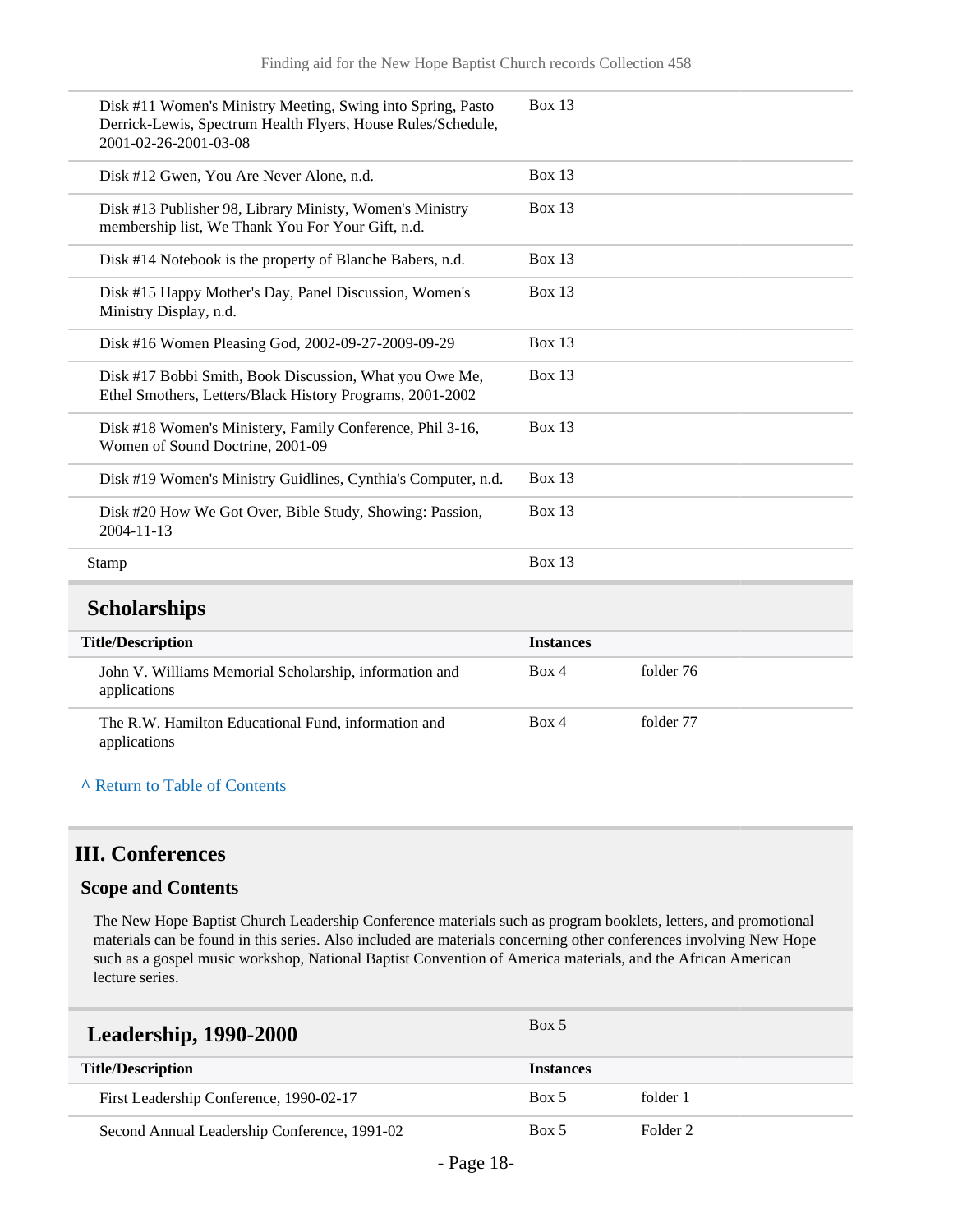<span id="page-18-0"></span>

| Leadership Conference, 1993-02                                                          | Box 5            | Folder <sub>3</sub>  |
|-----------------------------------------------------------------------------------------|------------------|----------------------|
| Leadership Conference, 1993-09-14                                                       | Box 5            | folder 4             |
| Leadership Conference, 1993-09-14                                                       | Box 5            | Folder 5             |
| Leadership Development Institute, 2000-02-26                                            | Box 5            | Folder 6             |
| Letter to Ministry Leaders, 2000-07-21                                                  | Box 5            | folder 7             |
| Leadership Development Institute, 2000-07-29                                            | Box 5            | Folder <sub>8</sub>  |
| Leadership Development Institute, 2000-07                                               | Box 5            | folder 9             |
| Leadership Institute Sign Up, 2000-09-30                                                | Box 5            | Folder 10            |
| <b>Misc Conferences and Workshops,</b><br>1958-2012                                     | Box 5            |                      |
| <b>Title/Description</b>                                                                | <b>Instances</b> |                      |
| Gospel Music Workshop                                                                   | Box 5            | folder 11            |
| Women's Day, Gwendolyn Brooks guest, 1971-09-26                                         | Box 5            | folder 38            |
| Annual Men and Women's Day, 1972-09-24                                                  | Box 5            | Folder 12            |
| Canoe Trip and Picnic, 1989-08-26                                                       | Box 5            | Folder 13            |
| Minorities Preparing for Higher Education Seminar, 1990-04-21                           | Box 5            | Folder 14            |
| Men's Day Conference, 1990-04-29                                                        | Box 5            | Folder 15            |
| Mission Workshop, 1991-06-29                                                            | Box 5            | Folder 16            |
| African American Lecture Series, 1991-11                                                | Box 5            | folder 17            |
| NABSW Annual Conference, 1991-11                                                        | Box 5            | Folder 18            |
| Conference on the Black Male, 1992-03-07                                                | Box 5            | Folder 19            |
| 66th Annual Session of the Western District Association and the<br>Auxiliaries, 1992-06 | Box 5            | Folder 20            |
| Resource Worskshop, 1993-02-27                                                          | Box 5            | Folder 21            |
| Church-Wide Stewardship Conference, 1993-05-26                                          | Box 5            | Folder <sub>22</sub> |
| 68th Annual Session of the General Baptist State Convention of<br>Michigan, 1994-08     | Box 5            | Folder <sub>23</sub> |
| Children's Summit, 1994-08-30                                                           | Box 5            | Folder 24            |
| Becoming a House of Prayer Flyer, 1997-05-17                                            | Box 5            | Folder 25            |
| Rebecca Florence Osaigbovo Bio                                                          | Box 5            | Folder 26            |
| Rebecca Osaigbovo About the Author                                                      | Box 5            | folder 27            |
| Attendee List - Osaigbovo                                                               | Box 5            | folder 28            |
| Letter from Rebecca Osaigbovo, 1997-02-11                                               | Box 5            | Folder 29            |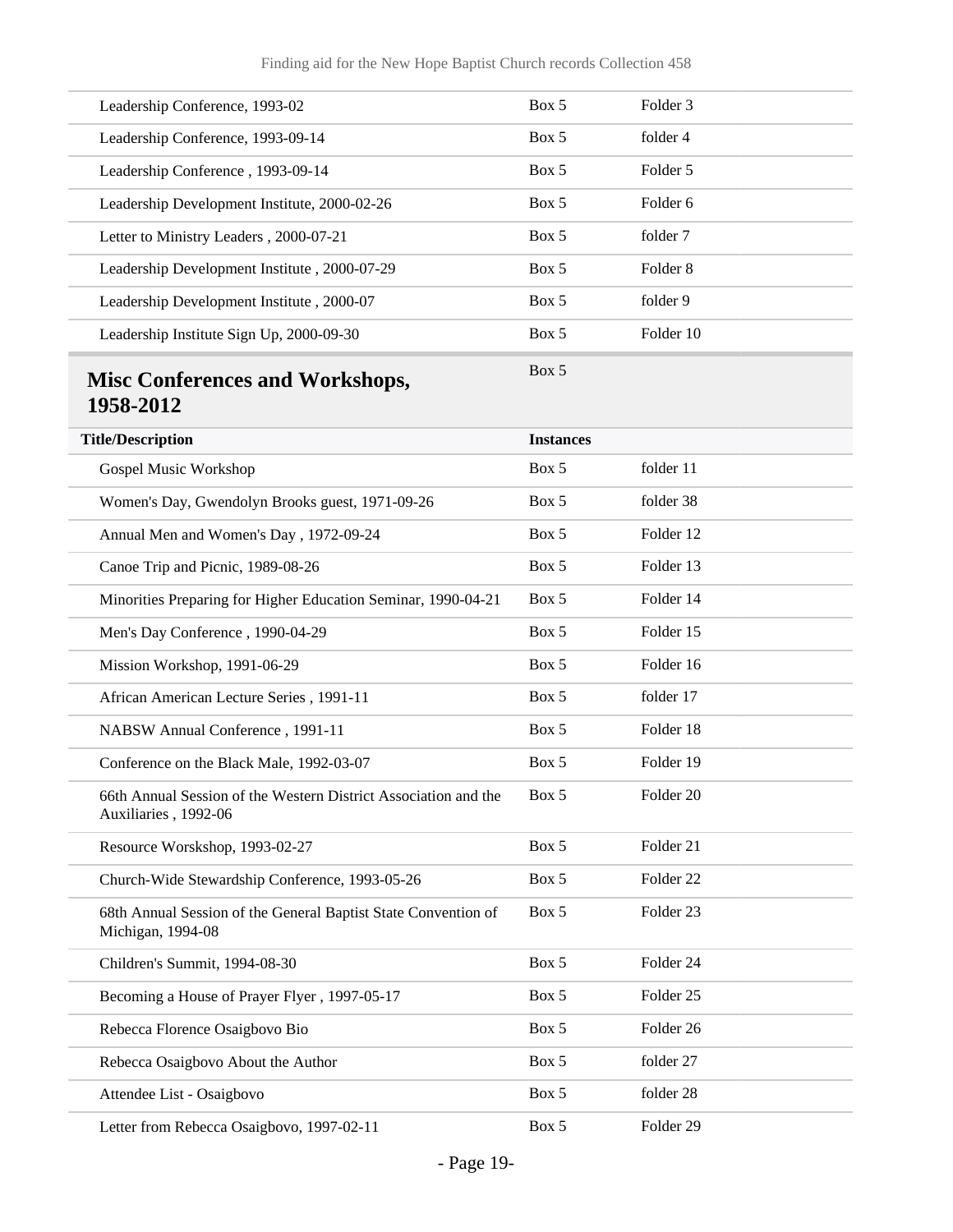| Letter to Rebecca Osaigbovo, 1997-02-18                                           | Box 5 | folder 30 |  |
|-----------------------------------------------------------------------------------|-------|-----------|--|
| 117th Annual Session of the National Baptist Convention of<br>America, 1997-09-09 | Box 5 | Folder 31 |  |
| Family Conference, 2001-09                                                        | Box 5 | Folder 32 |  |
| Ministry Expo, 2009                                                               | Box 5 | Folder 33 |  |
| Membership Restoration Conference, 2010-05                                        | Box 5 | Folder 34 |  |
| Kingdom Life Conference, 2011                                                     | Box 5 | Folder 35 |  |
| Senior Ministry Color Tour, 1990-10-20                                            | Box 5 | Folder 36 |  |
| Senior Ministry Activities, 1991                                                  | Box 5 | Folder 37 |  |

# <span id="page-19-0"></span>**IV. Women's Ministry**

### **Scope and Contents**

Materials include Women's Ministeries business documents such as rules, meeting minutes, and sign up sheets. Also included are posters, letters, and event materials.

<span id="page-19-1"></span>

| <b>Women's Committee Business, 1958-2012</b>         | Box 6            |                     |
|------------------------------------------------------|------------------|---------------------|
| <b>Title/Description</b>                             | <b>Instances</b> |                     |
| Women's Day Member Lists                             | Box 6            | Folder 1            |
| <b>Women's Ministry Guidelines</b>                   | Box 6            | Folder <sub>2</sub> |
| Women in New Hope History                            | Box 6            | folder 3            |
| <b>Women's Seminar Committees</b>                    | Box 6            | folder 4            |
| Women's Day Activities Committee List                | Box 6            | folder 5            |
| Women's Day Steering Committee Roster                | Box 6            | folder 6            |
| Women's Ministry Book Discussion Group Sign-Up Sheet | Box 6            | folder 7            |
| Women's Day Committee Meeting, 1997                  | Box 6            | folder 8            |
| Women's Ministry Plan, (2000-2001)                   | Box 6            | Folder 9            |
| Women's Ministry Report, 2000-08-10                  | Box 6            | Folder 10           |
| Women's Ministry Meeting, 2000-08-24                 | Box 6            | folder 11           |
| Women's Ministry Sign-Up Sheet, 2000-05-16           | Box 6            | folder 12           |
| Women's Ministry Meeting, 2001-08-09                 | Box 6            | Folder 13           |
| Women's Ministry Invoices, 2008                      | Box 6            | folder 14           |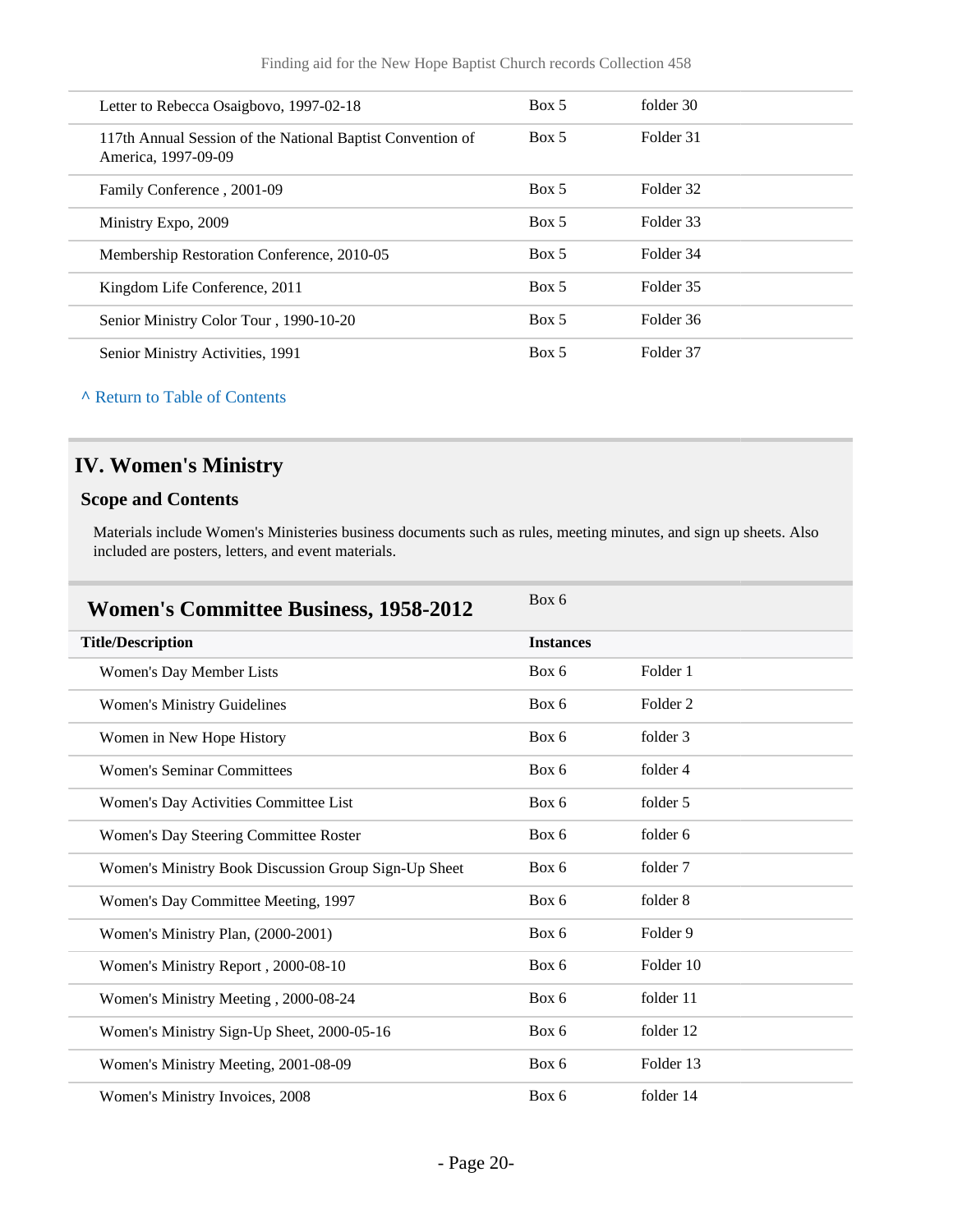<span id="page-20-0"></span>

| <b>Events and Activities, 1987-2012</b>              | Box 6            |                      |
|------------------------------------------------------|------------------|----------------------|
| <b>Title/Description</b>                             | <b>Instances</b> |                      |
| Women Accountable to God - Margaret Sellers Walker   | Box 6            | folder 15            |
| Women Accountable to God - Mrs. Curley Bell          | Box 6            | folder 16            |
| Women's Day 50th Invitation Letter                   | Box 6            | folder 17            |
| Notes, Women's Day                                   | Box 6            | folder 18            |
| Women Accountable to God - Theresa Ann Edmonds       | Box 6            | folder 19            |
| Women's Ministry - Schedule of Events                | Box 6            | Folder <sub>20</sub> |
| Women's Day Tithe Envelope                           | Box 6            | folder 21            |
| Annual Women's Day Program, 1987-09-27               | Box 6            | folder 22            |
| Women's Day Special Envelope, 1989                   | Box 6            | Folder <sub>23</sub> |
| Women's Day Workshop, 1990-05-19                     | Box 6            | folder 24            |
| Women's Day Workshop, 1990-05-19                     | Box 6            | Folder <sub>25</sub> |
| Women's Day Workshop, 1990-05-19                     | Box 6            | Folder 26            |
| Press Release - Women's Day Weekend, 1992-05         | Box 6            | Folder 27            |
| Bulletin and Women's Day Weekend Inserts, 1993-04-25 | Box 6            | Folder 28            |
| Women's Day, 1993-05-16                              | Box 6            | Folder 29            |
| Women's Day Weekend, 1993-05                         | Box 6            | folder 30            |
| Women's Day Weekend, 1993-05                         | Box 6            | Folder 31            |
| Women's Day Prayer Breakfast, 1994-01-22             | Box 6            | Folder 32            |
| Women's Day Bulletin, 1994-05-15                     | Box 6            | Folder 33            |
| Becoming a House of Prayer Registration Form, 1997   | Box 6            | folder 34            |
| Prayer Breakfast, 1997-01-29                         | Box 6            | folder 35            |
| Women's Day Weekend, 1997-05-17                      | Box 6            | Folder 36            |
| Women's Day, 1997-05-17                              | Box 6            | Folder 37            |
| Women's Day Voucher, 1997-05-15                      | Box 6            | Folder 38            |
| Women's Day Voucher, 1997-05-18                      | Box 6            | Folder 39            |
| Envelope, 2000-06-22                                 | Box 6            | Folder 40            |
| Letter, 2000-08-08                                   | Box 6            | folder 42            |
| Envelope, 2000-06-21                                 | Box 6            | folder 41            |
| Letter to Robert Gillett, 2000-08-28                 | Box 6            | folder 43            |
| Sign In, 2000-03-09                                  | Box 6            | folder 44            |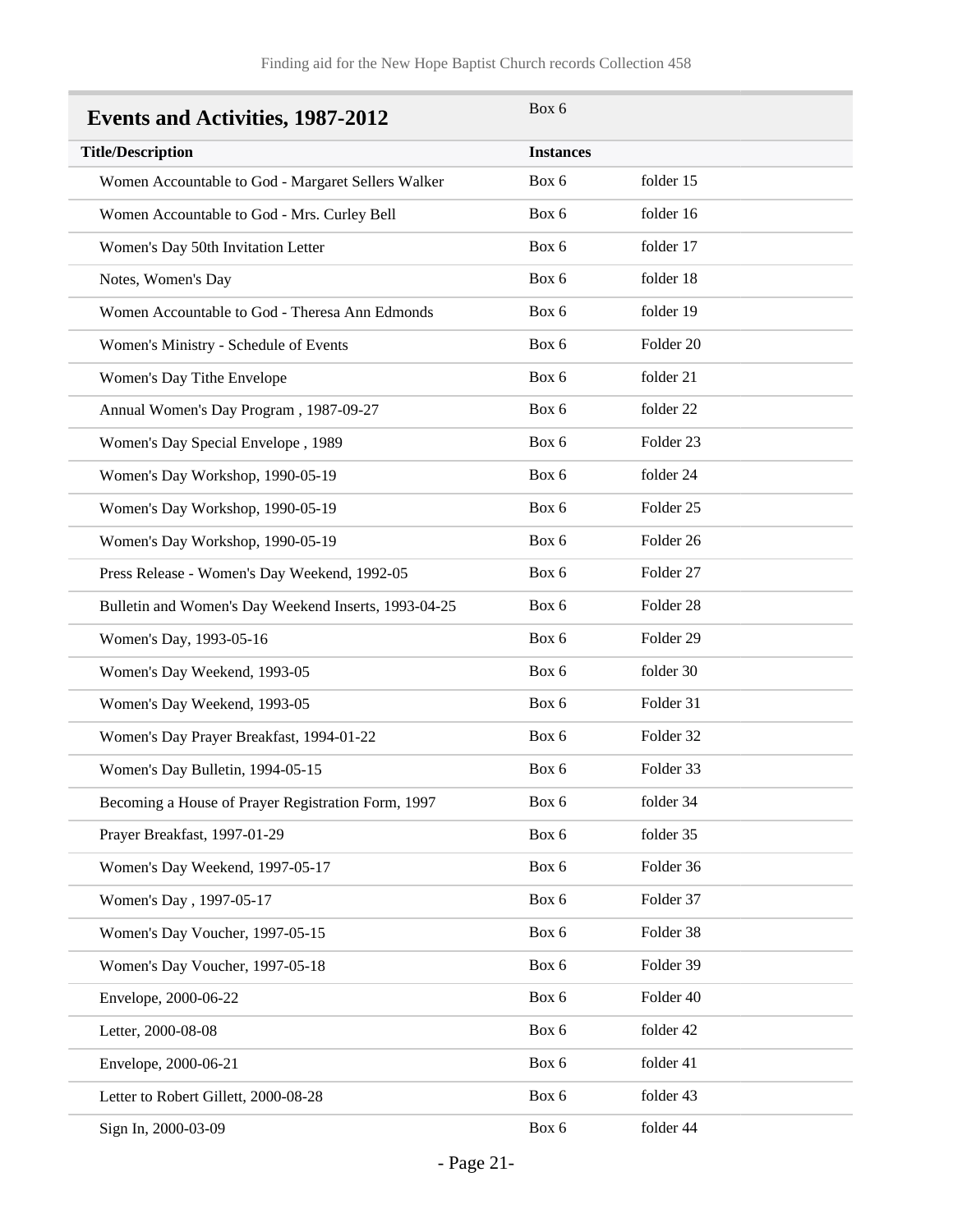| Luncheon Sign Up Sheet, 2000-03-15                 | Box 6 | Folder 45            |
|----------------------------------------------------|-------|----------------------|
| Women's Day Activities Committe, 2000-04-27        | Box 6 | Folder 46            |
| Letter to Marjorie Kimbrough, 2000-05-13           | Box 6 | folder 47            |
| Letter to Margaret Sellers Walker, 2000-05-13      | Box 6 | Folder 48            |
| Letter to Curley M. Bell, 2000-05-13               | Box 6 | Folder 49            |
| Press Release, 2000-06                             | Box 6 | Folder 50            |
| Letter to Roosevelt Tillman, 2000-06-30            | Box 6 | folder 51            |
| Letter, 2000-08-01                                 | Box 6 | folder 52            |
| Letter and Flyer, 2000-09-05                       | Box 6 | folder 53            |
| Press Release, 2000-09-11                          | Box 6 | folder 54            |
| Women Accountable to God in our Church, 2000-09-22 | Box 6 | folder 55            |
| Presentation, 2000-09-23                           | Box 6 | Folder 56            |
| Women Accountable to God, 2000-09                  | Box 6 | Folder 57            |
| Three Day Women's Seminar, 2000-09                 | Box 6 | folder 58            |
| Three Day Women's Seminar, 2000-09                 | Box 6 | Folder 59            |
| Letter and Bio, Mrs. Marjorie Kimbrough, 2000-09   | Box 6 | folder 60            |
| Letter to Marjorie Kimbrough                       | Box 6 | Folder 61            |
| Family Conference, 2001-09                         | Box 6 | folder 62            |
| Family Conference Sign Up, 2001-09-22              | Box 6 | Folder <sub>63</sub> |
| Women's Night Out, 2002-09-27                      | Box 6 | Folder <sub>64</sub> |
| Women's Day Luncheon List, 2002-09-28              | Box 6 | folder 65            |
| Women Pleasing God, 2002-09                        | Box 6 | folder 66            |
| Weekend Event, 2003-09                             | Box 6 | Folder 67            |
| Women's Day Conference Agenda, 2004-09             | Box 6 | Folder 68            |
| After Glow, 2007-10-11                             | Box 6 | folder 69            |
| Women's Weekend, 2008-09-28                        | Box 6 | Folder 70            |
| Women's Fellowship, 2009-08-22                     | Box 6 | Folder 71            |
| Women's Weekend Experience, 2009-09                | Box 6 | folder 72            |
| Victorious Women, 2010-05-01                       | Box 6 | folder 73            |
| Victorious Women, 2010-05                          | Box 6 | folder 74            |
| Women's Weekend, 2011-04-30                        | Box 6 | Folder 75            |
| Women's Weekend, 2012-05-05                        | Box 6 | folder 76            |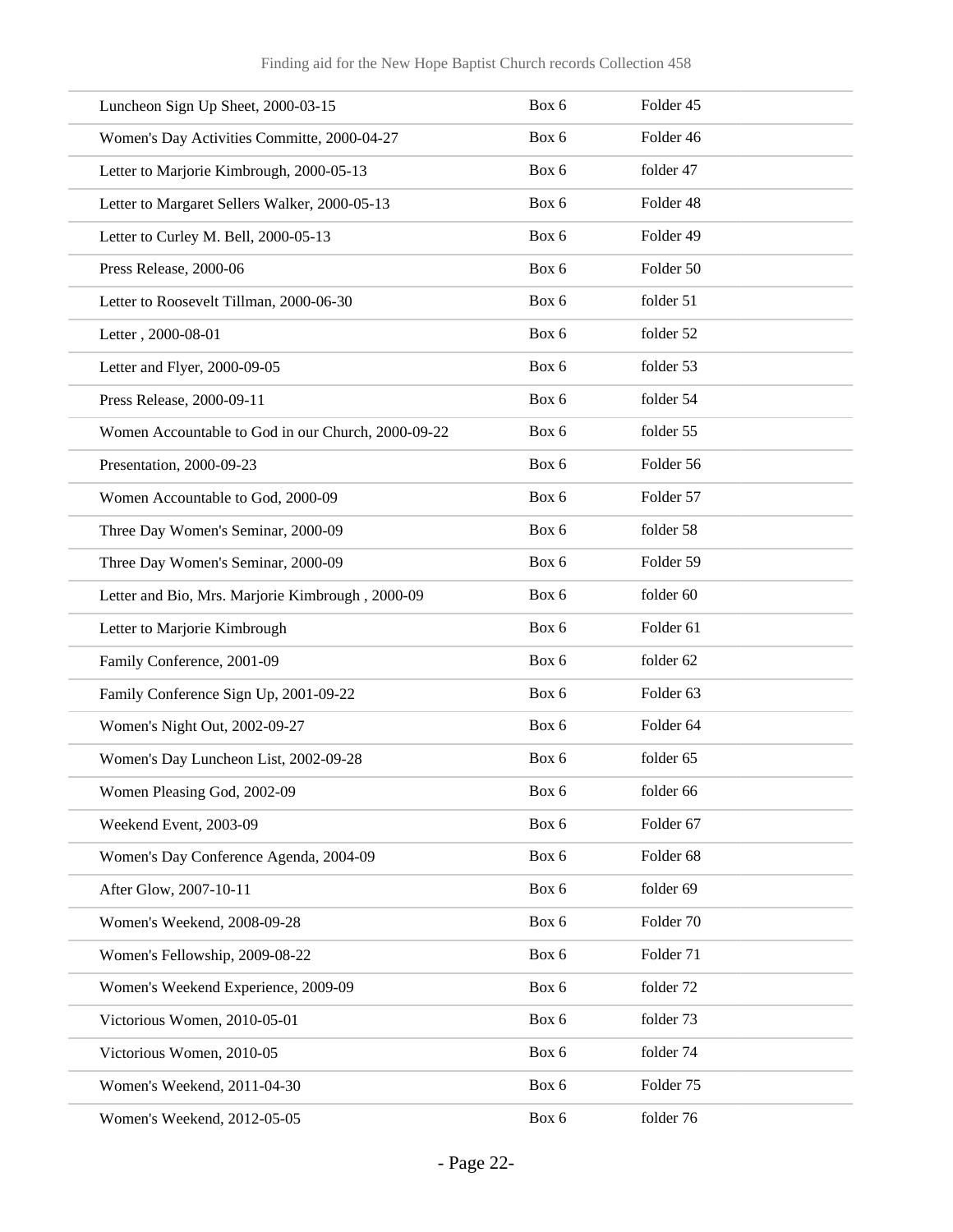| Lifestyle of a Godly Women Flyer, 2007-09-28-2007-09-30 | <b>Box 34</b> | Folder 3  |
|---------------------------------------------------------|---------------|-----------|
| Mother Daughter Banquet, Swing into Spring, 2001        | <b>Box 34</b> | folder 8  |
| Leading Ladies, Women of Virtue, 2004-09-26             | Box 6         | folder 77 |

### <span id="page-22-0"></span>**V. Publications**

#### **Scope and Contents**

Materials found under the Publications series include publications made by the church, such as the magazine Hope's Voice, as well as publications about the church including Grand Rapids Press clippings and miscellaneous religious publications.

### <span id="page-22-1"></span>**Misc Publications, 1954-2012**

| <b>Title/Description</b>                                              | <b>Instances</b> |                      |  |
|-----------------------------------------------------------------------|------------------|----------------------|--|
| Profiles in Excellence                                                | Box 9            | Folder 11            |  |
| Prayer Request                                                        | Box 9            | folder 12            |  |
| <b>Donation Envelope</b>                                              | Box 9            | folder 13            |  |
| Planning for Medicaid Qualifications                                  | Box 9            | folder 14            |  |
| Food Service Sanitation Program Study Guide                           | Box 9            | Folder 15            |  |
| <b>Important Numbers</b>                                              | Box 9            | folder 16            |  |
| VBS Stuff Catalog, 2004                                               | Box 9            | folder 17            |  |
| Achieve a College Education Poster                                    | Box 9            | folder 18            |  |
| Comfort Inn Amish Acres Brochure                                      | Box 9            | folder 19            |  |
| Down in the Piney Woods                                               | Box 9            | Folder <sub>20</sub> |  |
| A Bright Future Can Await our Children                                | Box 9            | Folder 21            |  |
| To you Brother                                                        | Box 9            | folder 22            |  |
| Alain Locke                                                           | Box 9            | Folder 23            |  |
| Personal Soul Writing by Dr. John V. Williams                         | Box 9            | Folder 24            |  |
| <b>Support Foreign Missions</b>                                       | Box 9            | Folder 25            |  |
| <b>Brochures</b>                                                      | Box 9            | folder 26            |  |
| A Dynamic Leader: Life Story of John V. Williams by Willie<br>Thurman | Box 9            | Folder 27            |  |
| The American Negro                                                    | Box 9            | folder 28            |  |
| Tough Talk: Parent/Teen Relationships                                 | Box 9            | Folder <sub>29</sub> |  |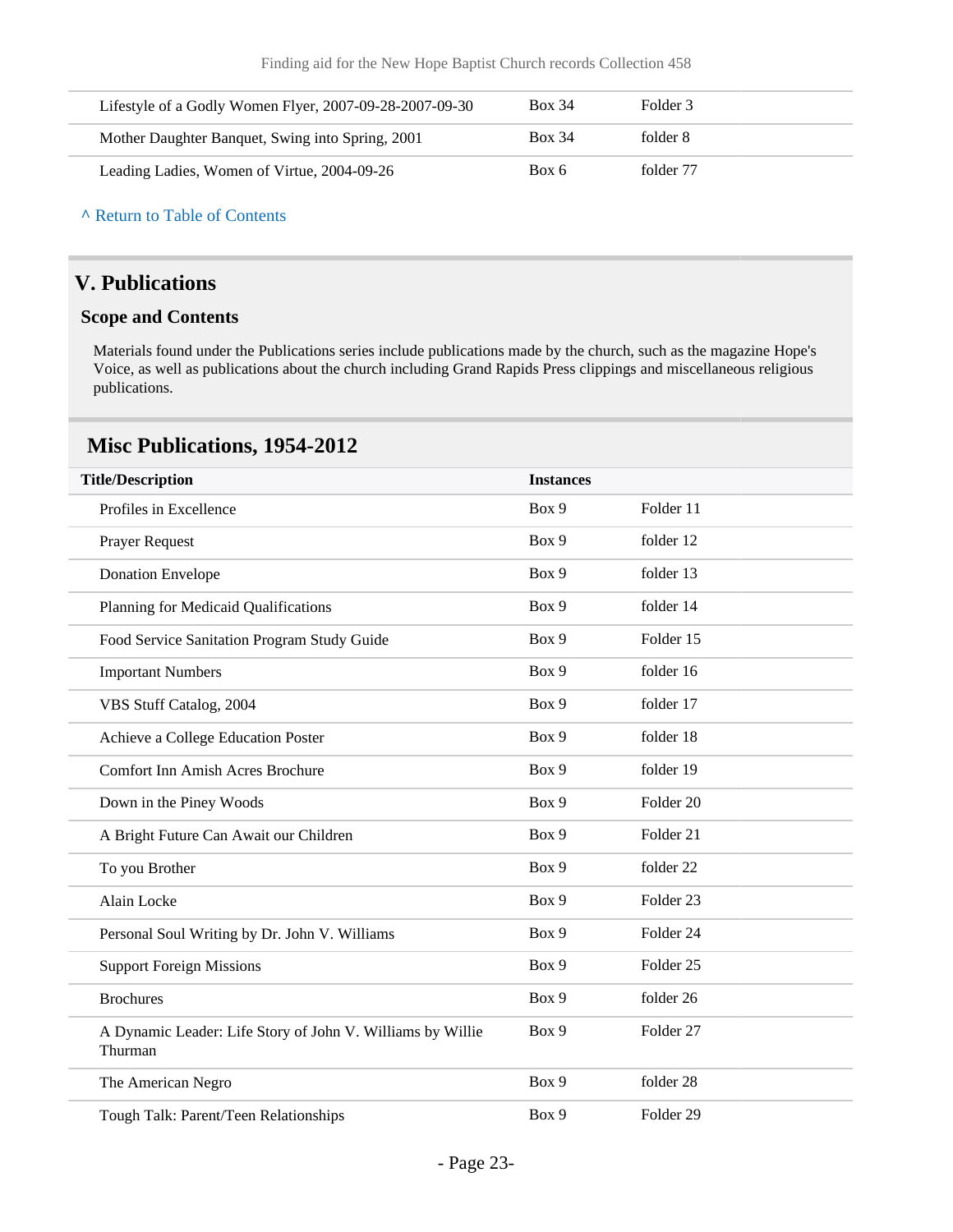<span id="page-23-0"></span>

| Tough Talk: Love, Sex, and Dating                                                                                  | Box 9            | Folder 30            |
|--------------------------------------------------------------------------------------------------------------------|------------------|----------------------|
| M.L.K. Poster                                                                                                      | Box 9            | Folder 31            |
| The Diskit Guide                                                                                                   | Box 9            | Folder 32            |
| Project Manual for Gymnasium/Auditorium/Administrative<br>Offices Complex, 1995                                    | Box 9            | folder 33            |
| Words of Hope: Vol. I, No. 4, April 1990, Vol II, No. 1, January<br>1991                                           | Box 9            | folder 34            |
| Juan Padron - Born too soon                                                                                        | <b>Box 14</b>    | Folder 15            |
| Pathways and Careers newspaper ad                                                                                  | <b>Box 14</b>    | Folder 24            |
| Michigan McDonald's celebrates, newspaper ad                                                                       | <b>Box 14</b>    | Folder <sub>25</sub> |
| Preston Hopson III, swearing in ceremony, 2001-11-21                                                               | <b>Box 14</b>    | Folder <sub>26</sub> |
| National Baptist Union Review, Thirty-Seventh Anniversary<br>Celebrated for Dr. and Mrs. John V. Williams, 1986-07 | <b>Box 14</b>    | Folder 47            |
| American Visions, 1987-02                                                                                          | <b>Box 14</b>    | Folder 49            |
| Words of Hope, 1989-08                                                                                             | <b>Box 14</b>    | Folder <sub>60</sub> |
| Words of Hope, 1989-08                                                                                             | <b>Box 14</b>    | Folder 71            |
| Reflections, 1992                                                                                                  | <b>Box 14</b>    | Folder <sub>72</sub> |
| Reflections, 1993                                                                                                  | <b>Box 14</b>    | Folder <sub>75</sub> |
| The Gospel Tribune Vol. 1 No. 10, 2004-11                                                                          | <b>Box 16</b>    | Folder 10            |
| National Deans List, 2005                                                                                          | <b>Box 16</b>    | Folder 16            |
| Take Pride: Community Monthly Magazine, 2006-02                                                                    | <b>Box 16</b>    | Folder <sub>22</sub> |
| <b>Network</b>                                                                                                     |                  |                      |
| <b>Title/Description</b>                                                                                           | <b>Instances</b> |                      |
| 1998 Grand Rapids Ethnic-Minority Networking/Resource<br><b>Guide</b> , 1998                                       | Box 15           | Folder <sub>27</sub> |
| <b>Your Church</b>                                                                                                 |                  |                      |
| <b>Title/Description</b>                                                                                           | <b>Instances</b> |                      |
| Build for the Future, 1998-04-01                                                                                   | <b>Box 15</b>    | Folder <sub>28</sub> |
| I Dream A World: Portraits of Black Women Who Changed<br>America Calendar, 1994                                    | <b>Box 34</b>    | Folder 2             |
| Jimmy Carr and Family Calendar, 1987                                                                               | <b>Box 34</b>    | Folder 4             |
| <b>Grand Rapids Press clippings, 1990-2005</b>                                                                     |                  |                      |
| <b>Title/Description</b>                                                                                           | <b>Instances</b> |                      |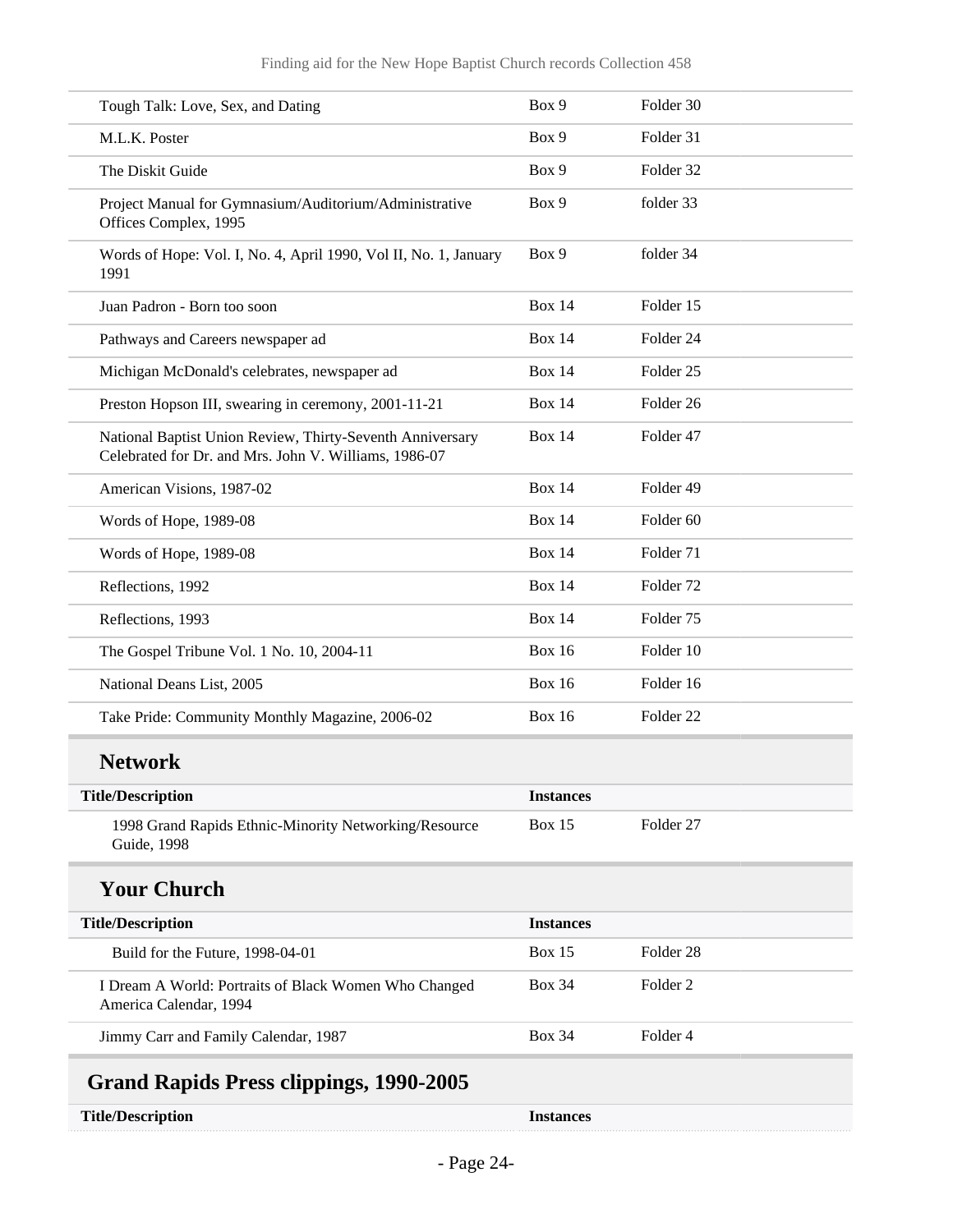| Minorities needed for blood, marrow donation                                    | <b>Box 14</b> | Folder 1             |
|---------------------------------------------------------------------------------|---------------|----------------------|
| A Matter of Life and Death                                                      | <b>Box 14</b> | Folder <sub>4</sub>  |
| Two Picked for Women's Hall of Fame                                             | <b>Box 14</b> | Folder 5             |
| Ted Raspberry, sports figure dies                                               | <b>Box 14</b> | Folder <sub>6</sub>  |
| Noted author, storyteller featured at UMCH                                      | <b>Box 14</b> | folder 7             |
| Community program features Ed Gordon                                            | <b>Box 14</b> | folder 8             |
| Still the Luckiest Man                                                          | <b>Box 14</b> | folder 10            |
| Dareather Greer                                                                 | <b>Box 14</b> | Folder 11            |
| He stands between you and the bad guys                                          | <b>Box 14</b> | Folder 12            |
| John V. Williams, in search of dignity                                          | <b>Box 14</b> | folder 13            |
| John and Ivory Williams                                                         | <b>Box 14</b> | folder 14            |
| Juanita Perry obit                                                              | <b>Box 14</b> | Folder 16            |
| Ricky Vaughn obit                                                               | <b>Box 14</b> | Folder 17            |
| James Dulaney obit                                                              | <b>Box 14</b> | folder 18            |
| Remembering King & Mayhue, 1994-01-18                                           |               |                      |
| John H. Johnson obit                                                            | <b>Box 14</b> | folder 19            |
| David Shumpert obit                                                             | <b>Box 14</b> | Folder <sub>20</sub> |
| Rev. W.L. Patterson dies                                                        | <b>Box 14</b> | Folder 21            |
| Leon Hall, self starter                                                         | <b>Box 14</b> | folder 22            |
| General MacArthur strike                                                        | <b>Box 14</b> | folder 23            |
| Judge Letts known as a man of firsts                                            | <b>Box 14</b> | folder 27            |
| Deacons honored for service                                                     | <b>Box 14</b> | Folder <sub>28</sub> |
| Clergy offer support to Grand Rapids schools                                    | <b>Box 14</b> | folder 29            |
| African Acapella sings to inspire and worship                                   | <b>Box 14</b> | folder 30            |
| Churches join to help pastor's cancer fight                                     | <b>Box 14</b> | Folder 31            |
| Church praises its new hope for the future                                      | <b>Box 14</b> | Folder 32            |
| Jackson's moral fall                                                            | <b>Box 14</b> | folder 33            |
| New Tabernacle Church                                                           | <b>Box 14</b> | folder 34            |
| Black History Month salute to Mary Eliza Mahoney by Kent<br>County Health Dept. | <b>Box 14</b> | Folder 35            |
| Forgotten Heroes, Buffalo Soldiers, John Bell                                   | <b>Box 14</b> | folder 36            |
| Stepping Forward, African American Men's group                                  | <b>Box 14</b> | folder 37            |
| <b>Editorial by Kathleen Weeks</b>                                              | <b>Box 14</b> | folder 39            |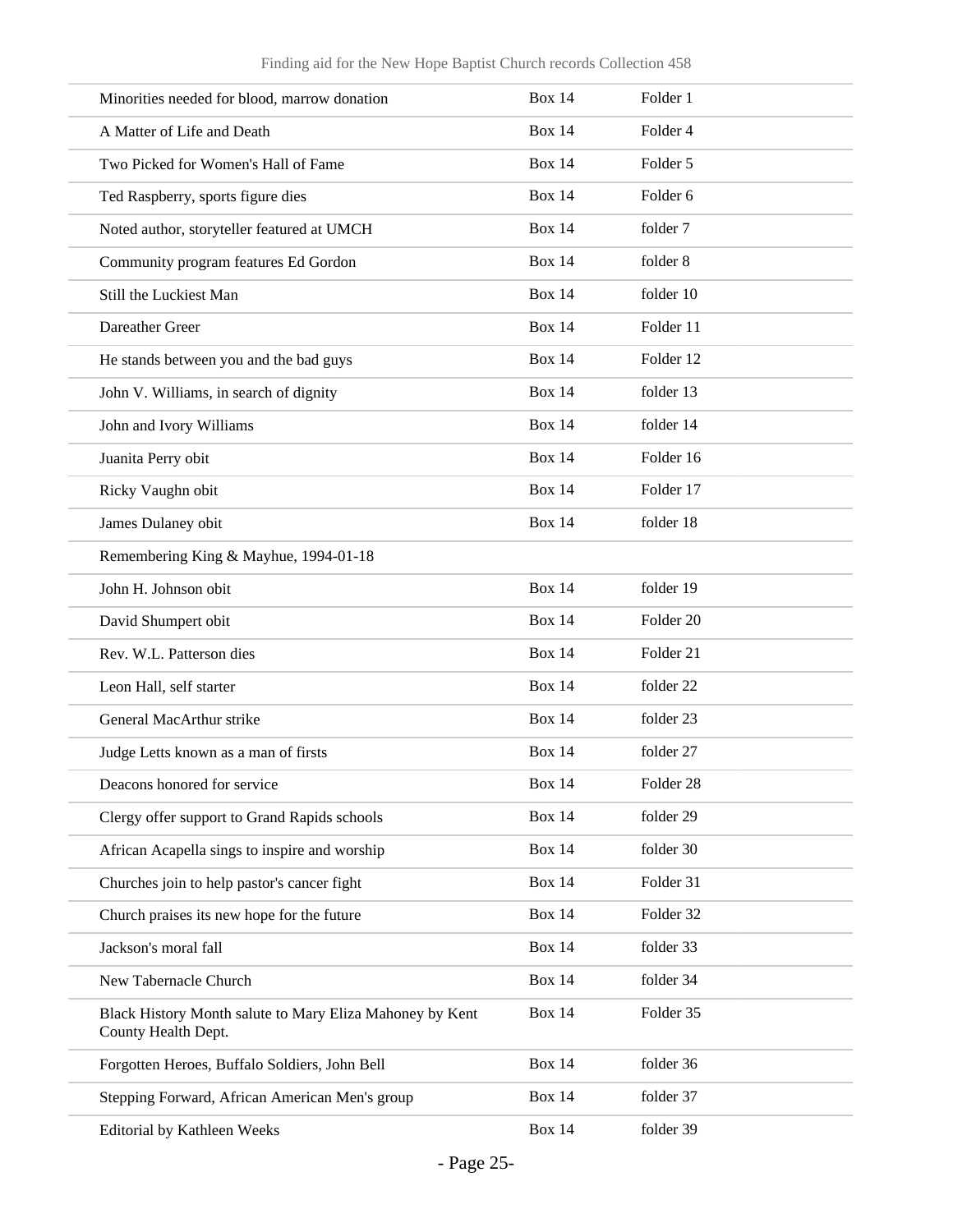| New Hope Minister to be Feted, 1968-04-24                                                          | <b>Box 14</b> | Folder 40            |
|----------------------------------------------------------------------------------------------------|---------------|----------------------|
| Slain Landlord still a mystery, 1968-03-23                                                         | <b>Box 14</b> | Folder 41            |
| New Hope Groundbreaking, 1982-08                                                                   | <b>Box 14</b> | folder 44            |
| New Hope Baptist builds anew, 1982-08-14                                                           | <b>Box 14</b> | folder 45            |
| Ted Raspberry, baseball's black monarch, 1985-01-13                                                | <b>Box 14</b> | folder 46            |
| Roy Roberts moves up quickly at GM, 1987-04-29                                                     | <b>Box 14</b> | Folder <sub>48</sub> |
| "You can be anything you want to be," GM's Roberts tells<br>youth, 1987-07-26                      | <b>Box 14</b> | Folder 50            |
| A basic education in teamwork, 1989-02-26                                                          | <b>Box 14</b> | Folder 58            |
| Education called key "business issue", 1989-02-21                                                  | <b>Box 14</b> | Folder 59            |
| History repeats itself, 1990-01-27                                                                 | <b>Box 14</b> | Folder <sub>62</sub> |
| Roy Roberts quits Navistar and returns to work at GM,<br>1990-03-13                                | <b>Box 14</b> | folder 66            |
| Roy Roberts is happy to back with GM, 1990-11-19                                                   | <b>Box 14</b> | folder 68            |
| Building a legacy, Rev. Donnell Smith, 1991-02-09                                                  | <b>Box 14</b> | Folder <sub>69</sub> |
| Building a legacy, Rev. Donnell Smith (copy 2), 1991-02-09                                         | <b>Box 14</b> | Folder <sub>70</sub> |
| Drama in the church, 1993-06-19                                                                    | <b>Box 14</b> | folder 76            |
| Drama in the church (copy 2), 1993-06-19                                                           | <b>Box 14</b> | folder 77            |
| Pastor takes "holistic" approach to community ministry,<br>1993-05-30                              | <b>Box 14</b> | Folder <sub>78</sub> |
| Black Baptist leader remains optimistic about future,<br>1993-05-15                                | <b>Box 14</b> | Folder 79            |
| NAACP Lunch Honors 49 'Unsung Heroes', 1994-12-01                                                  | <b>Box 15</b> | Folder <sub>2</sub>  |
| Coming Back from the Ashes, Black Veterans' Post Returns the<br>Favor to those in Need, 1994-01-18 | <b>Box 15</b> | Folder <sub>3</sub>  |
| Names and Faces in Business, 1994-02-13                                                            | <b>Box 15</b> | Folder 4             |
| Questions of Faith, 1994-02-19                                                                     | <b>Box 15</b> | Folder 10            |
| Inner-city Church Nearly Doubling Size, 1995-08-26                                                 | <b>Box 15</b> | Folder 13            |
| With Us Today: Bessie Ward, 1996-05-02                                                             | <b>Box 15</b> | Folder 16            |
| Dinner to Benefit Shelter of Safety, 1996-07-20                                                    | <b>Box 15</b> | Folder 17            |
| Lifelong Savior of Wayward Women Takes her Passion to<br>Higher Level: Bessie Ward, 1996-07-22     | <b>Box 15</b> | Folder 19            |
| Spiritual Journey: Sumer Church Program Gives Kids Life<br>Lessons, 1996-07-12                     | <b>Box 15</b> | Folder 18            |
| Convention has Stirring Start: Rev. h Beecher Hicks Jr.,<br>1997-09-10                             | <b>Box 15</b> | Folder 24            |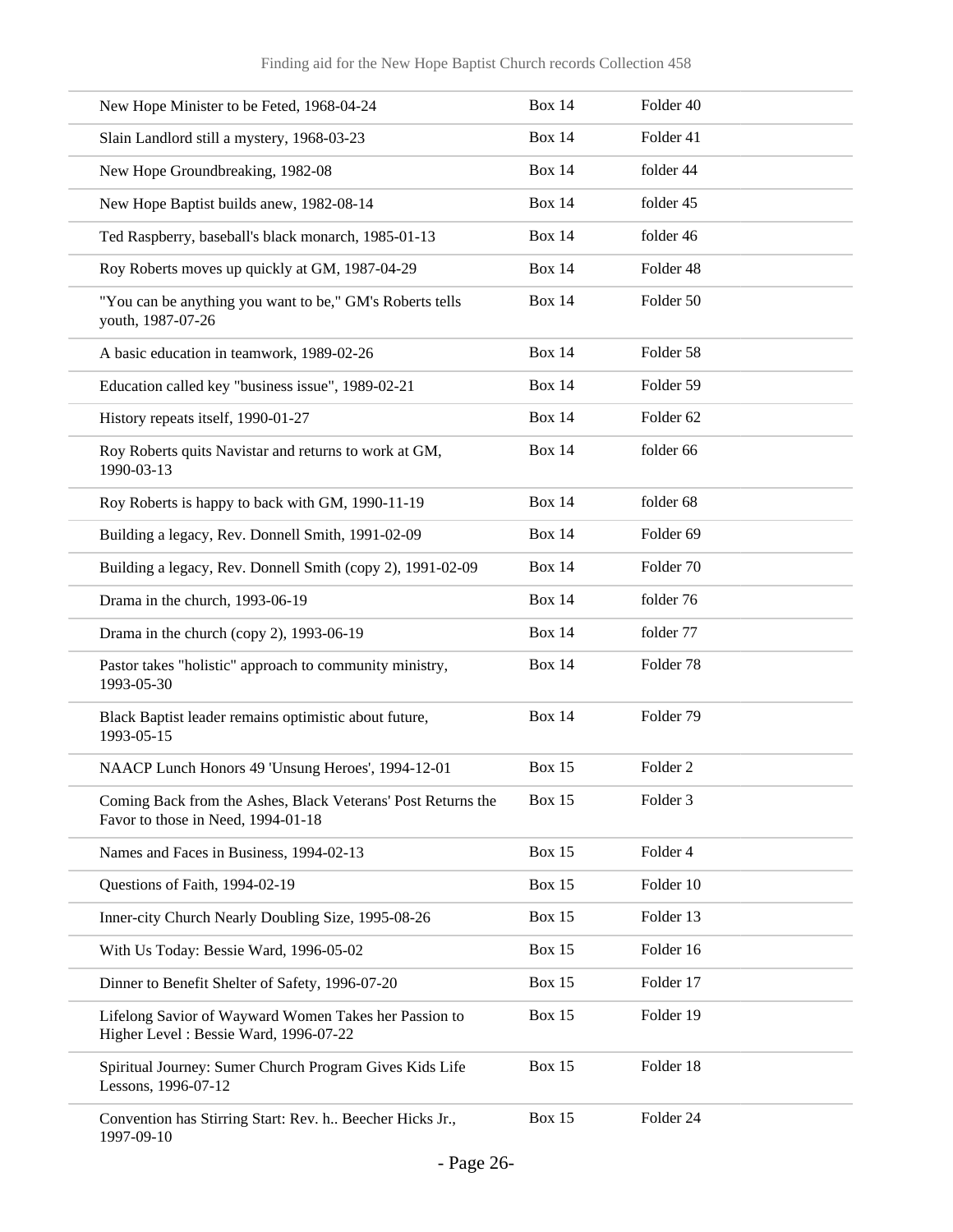| Baptist Gatherin Pins Hopes on Healing, 1997-09-08                                                                              | <b>Box 15</b> | Folder 23            |
|---------------------------------------------------------------------------------------------------------------------------------|---------------|----------------------|
| Gospel Singers Celebrate Musical Event Coinciding with<br>Baptist's Convention, 1997-09-08                                      | Box 15        | Folder <sub>25</sub> |
| Generations Hair Care Products Target Specific Audience but<br>Work for Everyone, 1998-11-12                                    | Box 15        | Folder 26            |
| Advocate Says Tangible Changes Begin with Parents,<br>1999-11-07                                                                | Box 15        | Folder 30            |
| New Pastor Brings Fervor for Ministry to New Hope,<br>2000-02-05                                                                | Box 15        | Folder 31            |
| The Tie that Binds: Faith, The Common Thread for Generations<br>of Hardimans, 2000-10-28                                        | Box 15        | Folder 32            |
| Conference Aims to Help Women Renew Spirit, 2001-09-02                                                                          | <b>Box 15</b> | Folder 33            |
| Battle Not Over, Civil Rights Pioneer Warns, 2001-02-05                                                                         | Box 15        | Folder 34            |
| 'Very, very kind' Gospel Musician Dies, 2001-05-06                                                                              | Box 15        | folder 35            |
| So Far, So Close: Separated by Geography, Two Cities<br>Nonetheless are United by Similarities, 2002-01-22                      | Box 15        | Folder 36            |
| Steelcase Celebration Recalls King's Vision, 2002-01-22                                                                         | Box 15        | Folder 37            |
| The Edge of Change, 2002-01-23                                                                                                  | Box 15        | Folder 38            |
| In Flint, Less Dream Than Hard Reality, 2002-01-24                                                                              | Box 15        | Folder 39            |
| Ages Ahead, Miles Behind: Troubled times aren't that distant in<br>memory - or Reality- for Blacks in West Michigan, 2002-01-24 | Box 15        | Folder 40            |
| Unexpected Treasures: Carl Bajema, 2002-02-03                                                                                   | Box 15        | Folder 41            |
| The Great Migration, 2002-02-17                                                                                                 | Box 15        | Folder 42            |
| Ella Mary Sims is 'E' Quality Honoree, 2002-08-20                                                                               | Box 15        | Folder 43            |
| Encore for Idlewild, 2002-09-01                                                                                                 | Box 15        | Folder 44            |
| A Super Art Teacher, 2002-02-20                                                                                                 | Box 15        | Folder 46            |
| Essentially Education: Mom's Drive inspires Daughters' Drive<br>for Diplomas, 2002-02-21                                        | Box 15        | Folder 47            |
| The Heroine History Forgot, 2003-01-19                                                                                          | <b>Box 15</b> | Folder 48            |
| Awards Honor West Michigan Black Residents for<br>Contributions to Community, 2003-01-26                                        | Box 15        | Folder 49            |
| Diamond Days: Players Recount Joys, Hardships of Segregated<br>Baseball, 2003-01-02                                             | Box 15        | Folder 50            |
| Words of Wisdom: Check Out Some Great Sayings About Life<br>and the Great People Who Said Them, 2003-02-02                      | Box 15        | Folder 51            |
| Pride in Color: A Celebration of African-American Heritage,<br>2003-02-04                                                       | Box 15        | Folder 52            |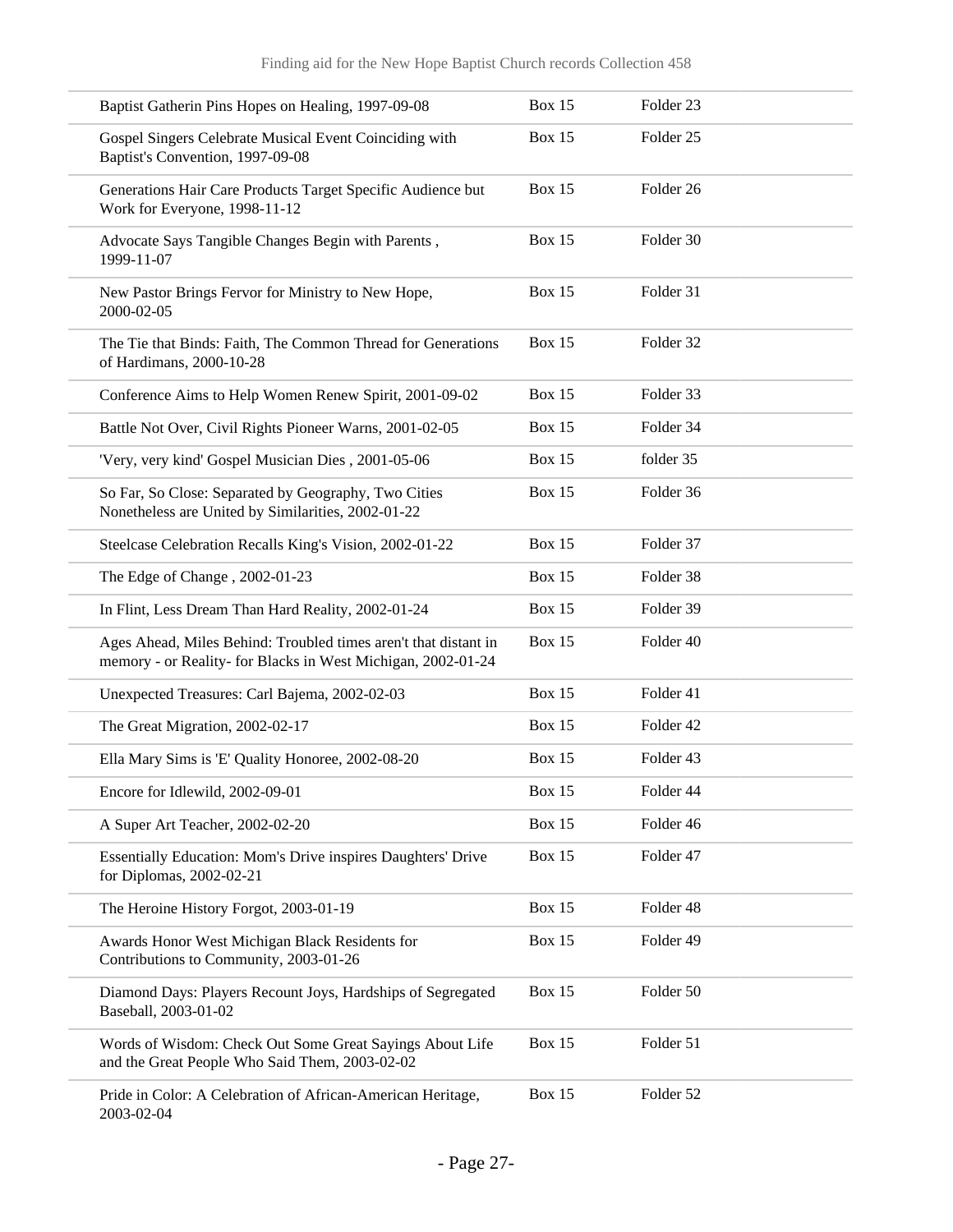| Parents Need Good Advice, 2003-02-16                                                                  | <b>Box 15</b> | Folder 53            |
|-------------------------------------------------------------------------------------------------------|---------------|----------------------|
| Handling the Mental III, 2003-03-24                                                                   | <b>Box 15</b> | Folder 54            |
| The Life & Death of Willie Thurman Jr., 2003-03-25                                                    | <b>Box 15</b> | Folder 55            |
| Book Targets Dearth of Church Diversity, 2003-06-14                                                   | <b>Box 15</b> | Folder 56            |
| Celebration Remeberance, 2004-01-17                                                                   | <b>Box 16</b> | Folder <sub>2</sub>  |
| African American Sport Stars, 2004-02-03                                                              | <b>Box 16</b> | Folder <sub>3</sub>  |
| Lady Smith Black Mambazo's Global Tours, 2004-02-08                                                   | <b>Box 16</b> | folder 5             |
| What is the Sound of Peace & Harmony? Ladysmith Black<br>Mambazo, 2004-02-13                          | <b>Box 16</b> | folder 6             |
| Symphony Celebrates 'Young, Gifted, and Black", 2004-02-22                                            | <b>Box 16</b> | Folder <sub>7</sub>  |
| Revival: Power in Prayer, 2004-04-20                                                                  | <b>Box 16</b> | Folder <sub>8</sub>  |
| American Indian History, Bible Stories Come to Life,<br>2004-10-23                                    | <b>Box 16</b> | Folder 9             |
| Senior Pastor Wants New Hope to Move Forward, 2005-09-17                                              | <b>Box 16</b> | Folder 17            |
| May Leaving GRACE to Focus on Church, 2005-09-17                                                      | <b>Box 16</b> | Folder 18            |
| Civil Rights Era Loses its Mother - Rosa Parks Dies,<br>2005-10-25                                    | <b>Box 16</b> | Folder 19            |
| I'm Here for as Long as God Has me Here, 2006-01-28                                                   | <b>Box 16</b> | Folder 21            |
| Starting a Revolution: Young Pastors Lead Changing of the<br>Guard in Area Black Churches, 2006-11-11 | <b>Box 16</b> | Folder 23            |
| Special Tribute to Rosa Parks, 2007-02-06                                                             | <b>Box 16</b> | Folder 24            |
| Town Has Colorful Past, Future, 2007-02-11                                                            | <b>Box 16</b> | Folder <sub>25</sub> |
| Living Black History: Senator, Rolemodel, 2007-02-13                                                  | <b>Box 16</b> | Folder 26            |
| Living Black History: Dr. James Jackson, 2007-02-14                                                   | <b>Box 16</b> | Folder 27            |
| American History Captured in Dual Exhibits at GRAM,<br>2008-06-22                                     | <b>Box 16</b> | Folder 34            |
| New Hope celebrates 75 years of Praise, 2009-10-24                                                    | <b>Box 16</b> | Folder 38            |
| Christian Author to Speak at Conference, 2010-01-30                                                   | <b>Box 16</b> | Folder 39            |
| Neuroscience Back to the Future - Glenda Pittman, 1990-01-28                                          | <b>Box 34</b> | Folder 1             |
| Announcing the Groundbreaking for New Hope Baptist Church,<br>1982                                    | <b>Box 34</b> | Folder 5             |
| Margaret Seller Walker: Lesson in Leadership, 2005-11-06                                              | <b>Box 34</b> | Folder 6             |
| Stepping Foward: African American Men's Group Offers to<br>Help out in 3 city School's, n.d.          | <b>Box 34</b> | Folder 15            |

# <span id="page-27-0"></span>**The Grand Rapids Times, 1994-2008**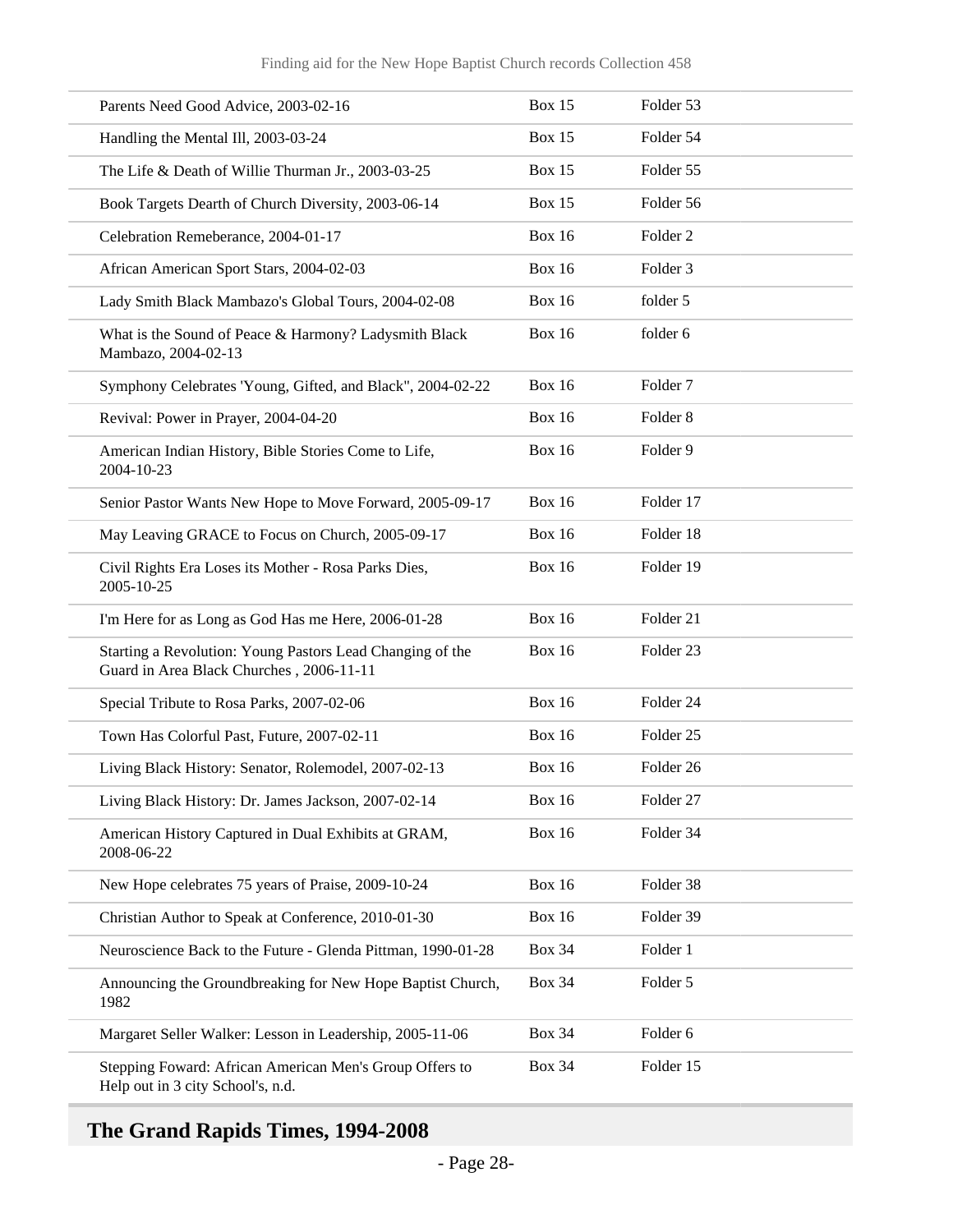| <b>Title/Description</b>                                                                                              | <b>Instances</b> |                     |
|-----------------------------------------------------------------------------------------------------------------------|------------------|---------------------|
| Passion Drives Local Housing Advocate, Linda Likely                                                                   | <b>Box 14</b>    | Folder <sub>2</sub> |
| New Neighbors say "Thanks, Goodbye"                                                                                   | <b>Box 14</b>    | Folder <sub>3</sub> |
| Why not Haiti?                                                                                                        | <b>Box 14</b>    | Folder 9            |
| Baptists elect Rev. Williams, 1974-08-17                                                                              | <b>Box 14</b>    | Folder 42           |
| Do you remember when?, 1980-06-21                                                                                     | <b>Box 14</b>    | folder 43           |
| Roy Roberts at Calvin College, 1987-07-13                                                                             | <b>Box 14</b>    | folder 51           |
| Giants honored at sixth annual banquet, 1988-02-20                                                                    | <b>Box 14</b>    | folder 52           |
| Donnell Smith accepts call for pastorate at New Hope,<br>1988-09-12                                                   | <b>Box 14</b>    | folder 53           |
| Successful companies won't hire minorities just because it's the<br>right thing to do: Roberts tells ANPA, 1988-06-25 | <b>Box 14</b>    | folder 54           |
| Roy Roberts among 1988 GVSU honorees, 1988-05-02                                                                      | <b>Box 14</b>    | folder 55           |
| Memories '87, 1988-01-09                                                                                              | <b>Box 14</b>    | Folder 56           |
| Community happenings, 1989-02-25                                                                                      | <b>Box 14</b>    | folder 57           |
| Vol. 32 No. 13, 1990-10-25-1990-10-31                                                                                 | <b>Box 14</b>    | folder 61           |
| Armstrong leading new Hope's workshop for church choirs,<br>1990-06-04-1990-06-10                                     | <b>Box 14</b>    | folder 63           |
| New Hope honors senior members, 1990-08-03-1990-08-10                                                                 | <b>Box 14</b>    | folder 64           |
| Roberts new trustee for Morehouse School of Medicine,<br>1990-04-16-1990-04-22                                        | <b>Box 14</b>    | folder 65           |
| Vol. 31 No. 27, 1990-03-12-1990-03-18                                                                                 | <b>Box 14</b>    | folder 67           |
| Vol. 36 No. 24, 1992-07-03-1992-07-09                                                                                 | <b>Box 14</b>    | folder 73           |
| Giants awards, Vol. 36 No. 6, 1993-02-05-1993-02-11                                                                   | <b>Box 14</b>    | folder 74           |
| Giants awards, 1993-01-15-1993-01-21                                                                                  | <b>Box 14</b>    | folder 80           |
| Vol. 37 No. 4, 1994-01-28-1994-02-04                                                                                  | <b>Box 15</b>    | Folder 4            |
| Vol. 37 No. 5, 1994-02-4-1994-02-10                                                                                   | <b>Box 15</b>    | Folder 5            |
| Vol. 36 No. 8, 1994-02-25-1994-03-04                                                                                  | <b>Box 15</b>    | Folder <sub>7</sub> |
| Vol. 36 No. 14, 1994-04-08-1994-04-14                                                                                 | <b>Box 15</b>    | Folder 8            |
| Vol. 36 No. 16, 1994-04-22-1994-04-28                                                                                 | <b>Box 15</b>    | Folder 9            |
| Vol. 36 No. 31, 1994-08-26-1994-09-01                                                                                 | <b>Box 15</b>    | Folder 11           |
| Vol. 36 No. 32, 1994-09-02-1994-09-08                                                                                 | <b>Box 15</b>    | Folder 12           |
| Vol. 36 No. 6, 1995-12-22-1995-12-28                                                                                  | Box 15           | Folder 14           |
| Vol. 38 No. 24, 1996-04-19-1996-04-25                                                                                 | <b>Box 15</b>    | Folder 15           |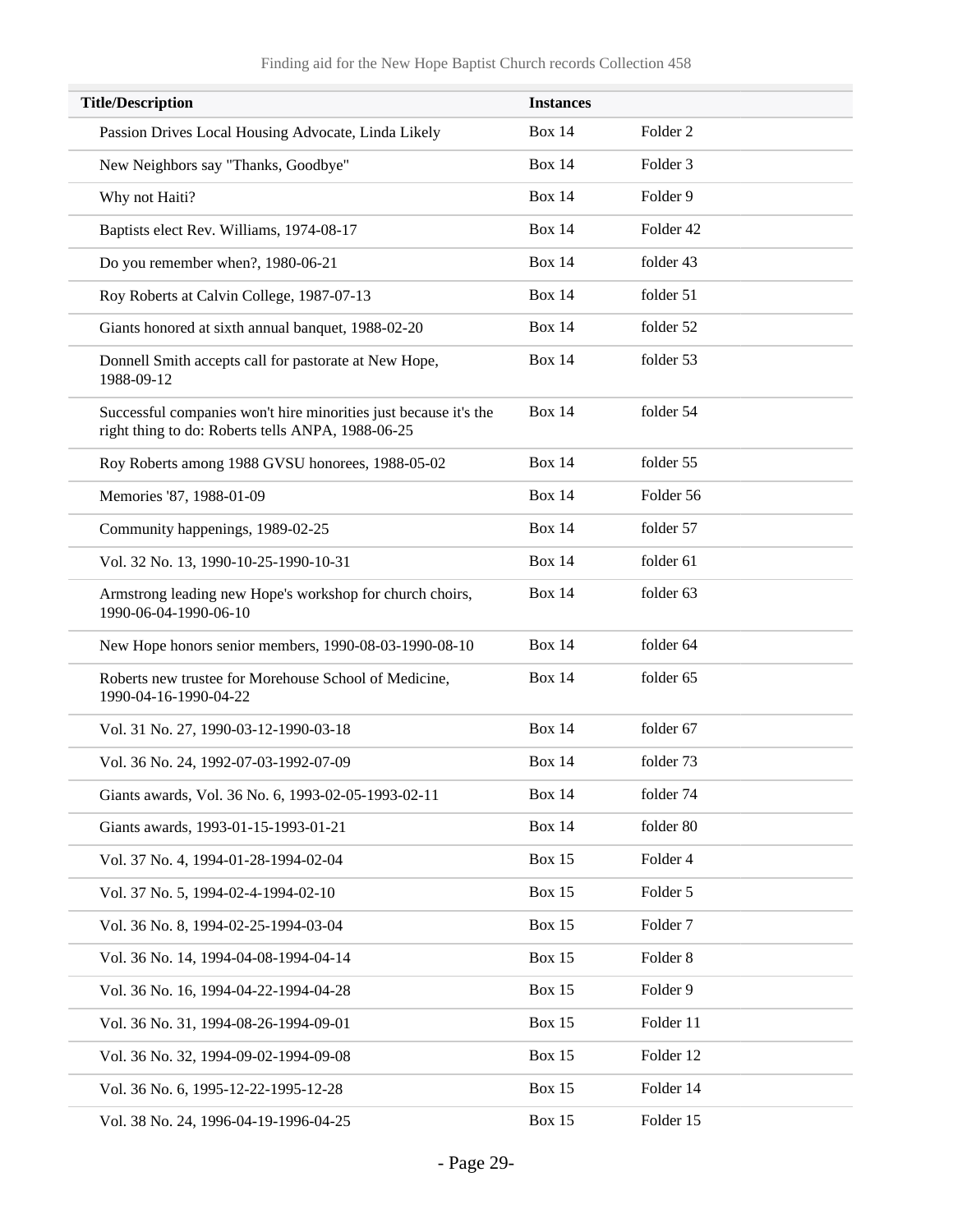| Vol. 1 No. 4, 1996-07-12-1996-07-24                                                               | Box $15$      | Folder 20            |
|---------------------------------------------------------------------------------------------------|---------------|----------------------|
| Vol. 38 No. 38, 1996-07-26-1996-08-01                                                             | Box $15$      | Folder 21            |
| Vol. 38 No. 41, 1996-08-16-1996-08-22                                                             | Box $15$      | Folder <sub>22</sub> |
| Vol. 40 No. 49, 1998-11-06-1998-11-12                                                             | <b>Box 15</b> | folder 57            |
| Vol. 45 No. 36, 2002-08-09-2002-08-15                                                             | Box $15$      | Folder <sub>45</sub> |
| Vol. 47 No. 4, 2003-12-26-2004-01-01                                                              | Box $16$      | Folder 1             |
| Vol. 47 No. 11, 2004-02-13-2004-02-19                                                             | Box $16$      | Folder 4             |
| Ministerial Alliance Invites Community to MLK, Jr. Sunday<br>Night Service, 2005-01-07-2005-01-13 | Box $16$      | Folder 11            |
| Standing Tall, Together, 2005-01-30                                                               | Box $16$      | Folder 12            |
| Wing heaven Giving Back, 2005-04-08-2005-04-14                                                    | Box $16$      | Folder 15            |
| NAACP Freedom Fund Dinner, October 28 Local Awardees<br>Cited for Service, 2005-10-07-2005-10-13  | Box $16$      | Folder 19            |
| Mrs. Mattie Lou Allen: Reaching Her Five Score,<br>2008-11-21-2008-11-2                           | Box $16$      | Folder 20            |

# <span id="page-29-0"></span>**Hope's Voice: A Publication of New Hope Baptist Church, 2007-2012**

| <b>Title/Description</b>      | <b>Instances</b> |                      |
|-------------------------------|------------------|----------------------|
| Vol. 2 No. 1, 2007-02-04      | <b>Box 16</b>    | folder 28            |
| Vol. 2 No. 3, 2007-06         | <b>Box 16</b>    | Folder <sub>29</sub> |
| Vol. 2 No. 5, 2007-10-07      | <b>Box 16</b>    | Folder 30            |
| Vol. 2 No. 6, 2007-12-02      | <b>Box 16</b>    | Folder 31            |
| Vol. 3 No. 1, 2008-02-02      | <b>Box 16</b>    | Folder 32            |
| Vol. 3 No. 2, 2008-04         | <b>Box 16</b>    | Folder 33            |
| Vol. 4 No. 4, 2008-08-2008-09 | <b>Box 16</b>    | Folder 35            |
| Vol. 4 No. 5, 2009-10-2009-11 | <b>Box 16</b>    | Folder 36            |
| Vol. 5 No. 3, 2010-06-2010-07 | <b>Box 16</b>    | Folder 40            |
| Vol. 5 No. 5, 2010-10-2010-11 | <b>Box 16</b>    | Folder 41            |
| Vol. 5 No. 6, 2010-12-2011-01 | <b>Box 16</b>    | Folder <sub>42</sub> |
| Vol. 6 No. 1, 2011-02-2011-03 | <b>Box 16</b>    | Folder 43            |
| Vol. 6 No. 5, 2011-10-2011-11 | <b>Box 16</b>    | Folder 44            |
| Vol. 6 No. 6, 2011-12         | <b>Box 16</b>    | Folder 45            |
| Vol. 7 No. 1, 2012-02         | <b>Box 16</b>    | Folder 46            |
|                               |                  |                      |

# <span id="page-29-1"></span>**Church Bulletins, 1954-2001**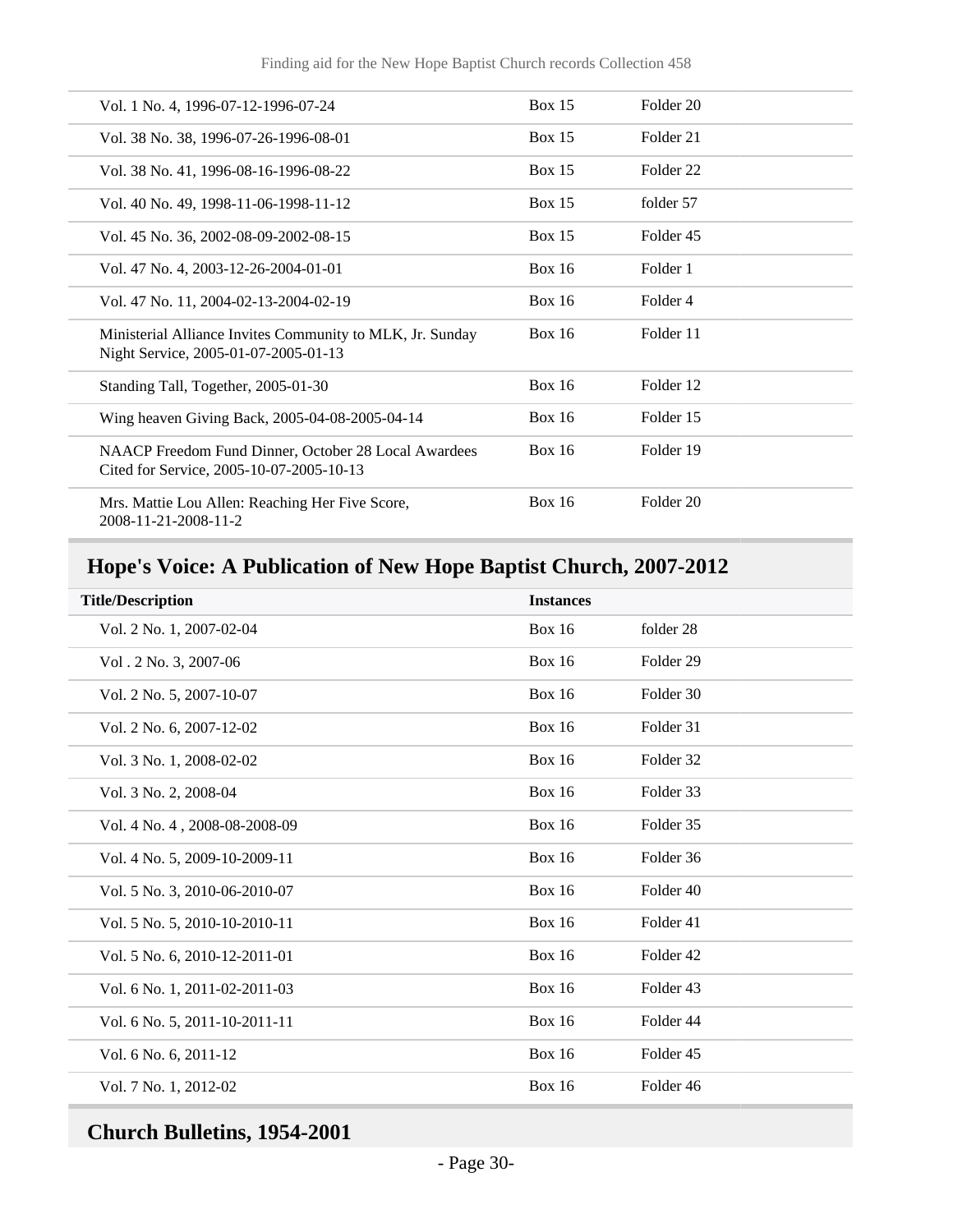<span id="page-30-0"></span>

| <b>Title/Description</b>                             | <b>Instances</b> |                     |
|------------------------------------------------------|------------------|---------------------|
| Bulletin, 1954-06-20-2011-09-18                      | Box 1            |                     |
|                                                      |                  |                     |
| <b>Performances and Celebrations, 1960-2012</b>      |                  |                     |
| <b>Title/Description</b>                             | <b>Instances</b> |                     |
| Darlene Koldenhoven's Revival Concert                | Box 7            | Folder 1            |
| WPI Story Theatre Touring Shows                      | Box 7            | Folder <sub>2</sub> |
| I Can't Come Down                                    | Box 7            | Folder <sub>3</sub> |
| Musical Symposium, 1976-02-22                        | Box 7            | folder 4            |
| Musical Symposium, 1977-02-27                        | Box 7            | folder 5            |
| Annual Symposium, 1980-02-24                         | Box 7            | folder 6            |
| The Birth of Jesus, 1985                             | Box 7            | folder 7            |
| A Summer Musical, 1987-07-19                         | Box 7            | Folder <sub>8</sub> |
| Fall Revival, 1989                                   | Box 7            | Folder 9            |
| Celebrating the Birth of Christ, 1989-12-17          | Box 7            | Folder 10           |
| John Vanion Williams Scholarship Program, 1990-06-10 | Box 7            | folder 11           |
| A Music Workshop, 1990-06-17                         | Box 7            | folder 12           |
| Christmas Service, 1990-12-23                        | Box 7            | folder 13           |
| The Report, 1991                                     | Box 7            | Folder 14           |
| God Can, 1991-05-30                                  | Box 7            | Folder 15           |
| A Musical of Praise, 1991-09-22                      | Box 7            | folder 16           |
| A Musical of Praise, 1991-09-22                      | Box 7            | Folder 17           |
| A Little Saint's Celebration, 1991-10-31             | Box 7            | Folder 18           |
| Ain't We Men, 1992-03                                | Box 7            | folder 19           |
| I Got My Ticket, 1993-02                             | Box 7            | Folder 20           |
| A Raisin in the Sun, 1993-03                         | Box 7            | Folder 21           |
| In the Storm, 1993-06                                | Box 7            | folder 22           |
| Farewell Concert, 1993-07-18                         | Box 7            | Folder 23           |
| Revival, 1993                                        | Box 7            | Folder 24           |
| Dr. Cain Hope Felder, 1993-10-18                     | Box 7            | Folder 25           |
| Bedlam in Bethlehem, 1993-12-19                      | Box 7            | folder 26           |
| Praisefest, 1994                                     | Box 7            | Folder 27           |
| 8th Annual MLK Celebration, 1994-01-17               | Box 7            | Folder 28           |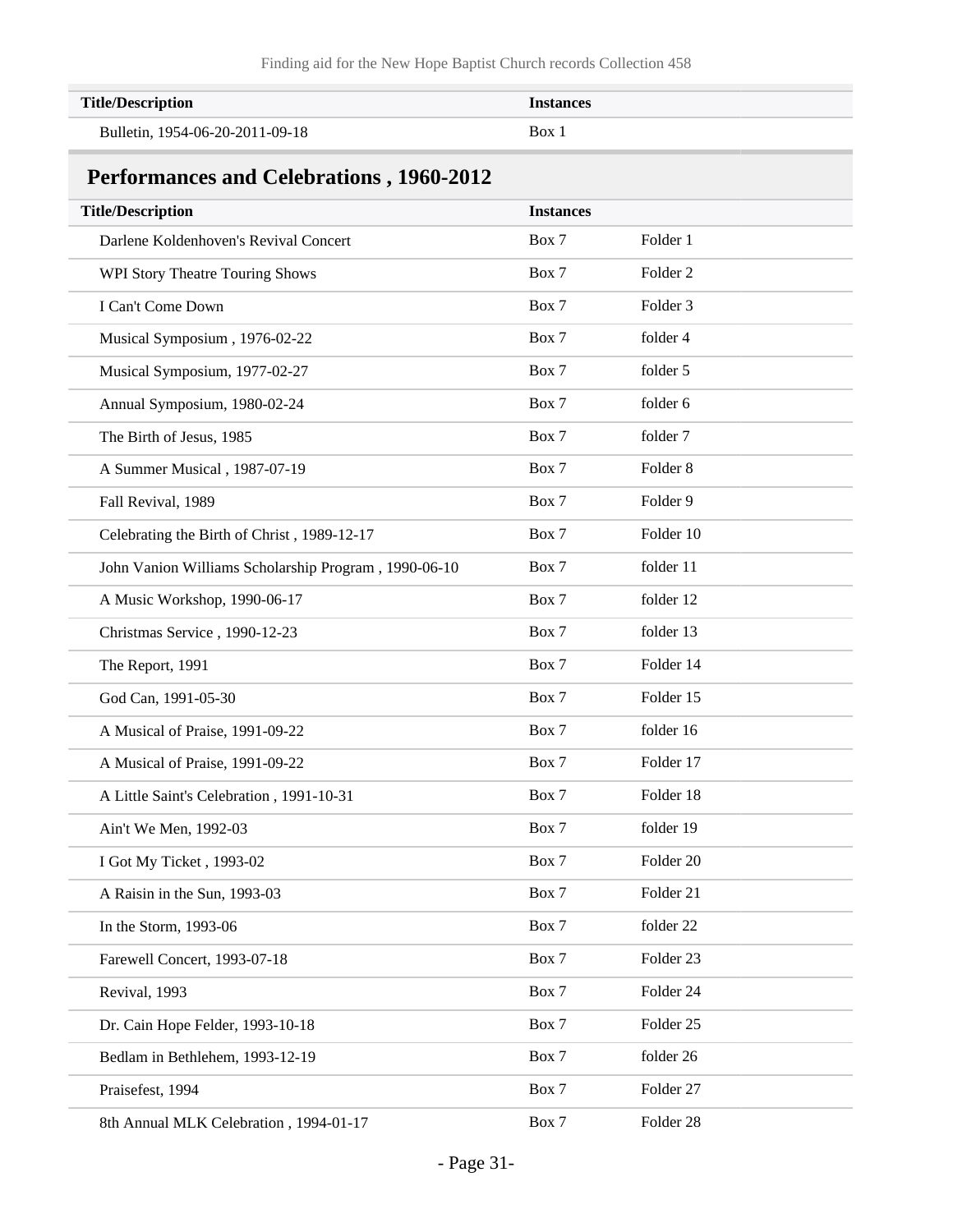| Don't Bother Me I Can Cope, 1994-05-19                                    | Box 7         | Folder 29           |
|---------------------------------------------------------------------------|---------------|---------------------|
| Celebrating Ninety Years, 1997                                            | Box 7         | Folder 30           |
| 75th Church Anniversary Reunion Musical, 2009-10-18                       | Box 7         | folder 31           |
| The Gift, Christmas Worship, 2010-12-19                                   | Box 7         | folder 32           |
| Come On Children, Let's Sing, 2011-07-10                                  | Box 7         | folder 33           |
| 77th Church Anniversary Musical, 2011-10-16                               | Box 7         | Folder 34           |
| Musical rendition of the Life and Music of Thomas A Dorsey,<br>2006-05-04 | <b>Box 34</b> | Folder <sub>7</sub> |
| Annual African American Fashion Show Poster, 2005-03-05                   | <b>Box 34</b> | Folder 8            |
| Choir Photo, n.d.                                                         | <b>Box 34</b> | Folder 10           |
| Choir Photo, n.d.                                                         | <b>Box 34</b> | Folder 11           |
| Choir Photo, n.d.                                                         | <b>Box 34</b> | Folder 12           |
| Lucins Madden and Family, n.d.                                            | <b>Box 34</b> | Folder 13           |
| Eva Raybon and Family, n.d.                                               | <b>Box 34</b> | Folder 14           |

### <span id="page-31-0"></span>**VI. Scrapbooks and Photographs**

#### Processing Information: **Processing Information**

There are four scrapbooks in this collection, one from 1986-87, two from 1990, and one from 1992. One scrapbook from 1990 was removed from a brown three-ring binder and each page placed into a folder to keep the loose photographs together with identifying information in Box 17. Another scrapbook from 1992 has loose sheets filed in Box 19 while the remainder of the bound scrapbook is in Box 20. Photographs include individuals, groups, and member photos.

### <span id="page-31-1"></span>**Scrapbooks**

<span id="page-31-2"></span>

| <b>Title/Description</b>         | <b>Instances</b> |  |
|----------------------------------|------------------|--|
| Super Stars Scrapbook, 1986-1987 | <b>Box 17</b>    |  |
| Scrapbook, 1990                  | Box $17$         |  |
| Scrapbook, 1990                  | Box $18$         |  |
| Loose Scrapbook Pages, 1992      | Box $19$         |  |
| Scrapbook, 1992                  | Box 20           |  |
| <b>Photographs</b>               |                  |  |
| <b>Title/Description</b>         | <b>Instances</b> |  |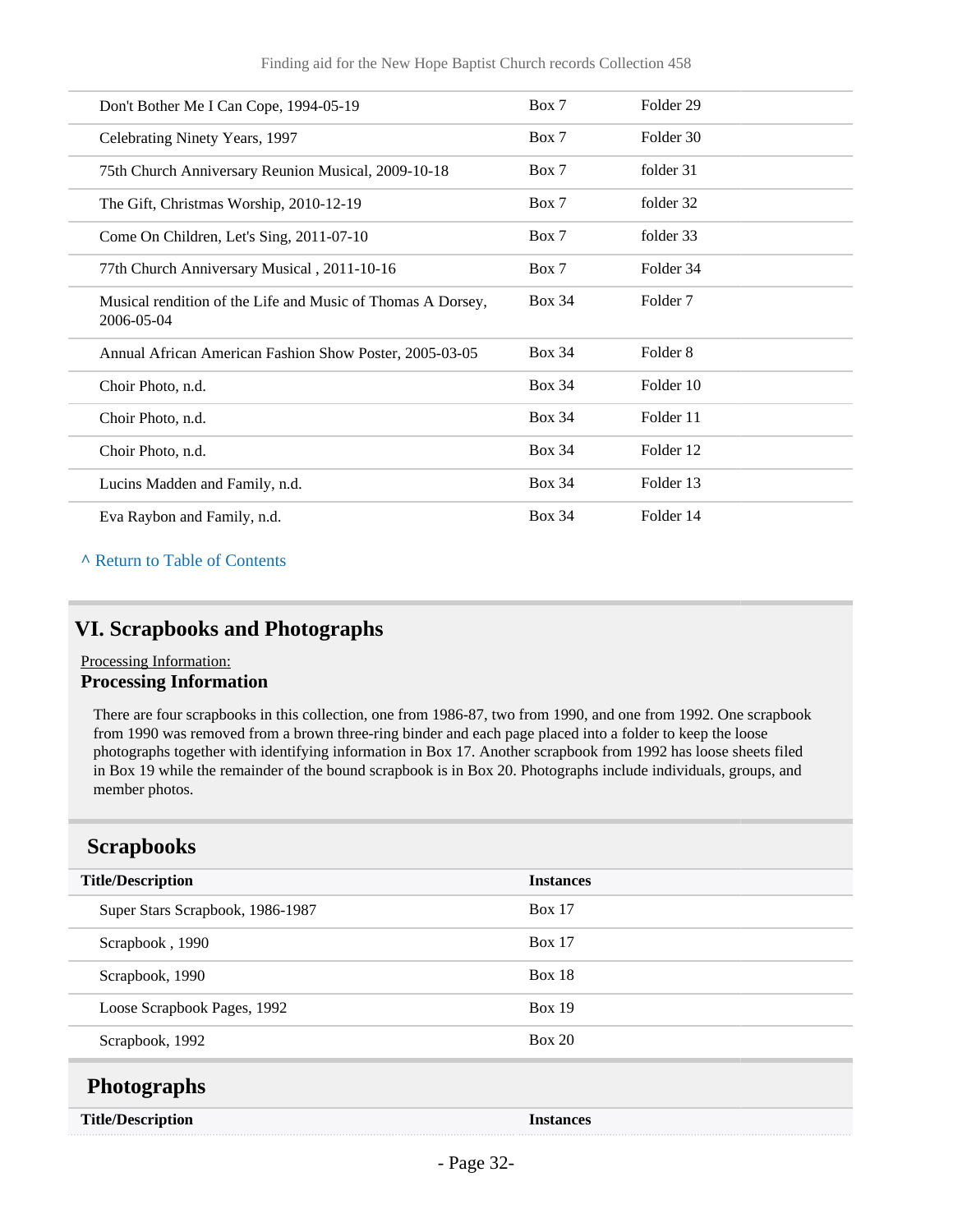| Finding aid for the New Hope Baptist Church records Collection 458 |  |  |  |
|--------------------------------------------------------------------|--|--|--|
|                                                                    |  |  |  |

| Young Womens (?), n.d.                                                               | <b>Box 23</b> | Folder 1             |
|--------------------------------------------------------------------------------------|---------------|----------------------|
| Rev. William's Wedding Reception, n.d.                                               | <b>Box 23</b> | Folder <sub>2</sub>  |
| Rev and Tanya William, n.d.                                                          | <b>Box 23</b> | Folder <sub>3</sub>  |
| Weary Family, n.d.                                                                   | <b>Box 23</b> | Folder 4             |
| Rev. John Vanion Williams, n.d.                                                      | <b>Box 23</b> | Folder 5             |
| Vacation Bible School, 1991-07                                                       | <b>Box 23</b> | Folder 6             |
| Mrs. Wanda Trotter, n.d.                                                             | <b>Box 23</b> | Folder <sub>7</sub>  |
| Sunday School Classes, n.d.                                                          | <b>Box 23</b> | Folder <sub>8</sub>  |
| Pastor Donnell Smith's 5th Appreciation / Seventh Annual<br>Seniors Banquet, 1993-07 | <b>Box 23</b> | Folder 9             |
| Pastor Donnell Smith 9th Anniversary, n.d.                                           | <b>Box 23</b> | Folder 10            |
| Senior Ministry, n.d.                                                                | <b>Box 23</b> | folder 11            |
| Musicians, n.d.                                                                      | <b>Box 23</b> | folder 12            |
| Nursery, n.d.                                                                        | <b>Box 23</b> | folder 13            |
| Kitchen Committee, n.d.                                                              | <b>Box 23</b> | Folder 14            |
| Pam Hull Wedding, n.d.                                                               | <b>Box 23</b> | Folder 15            |
| Junior Church, n.d.                                                                  | <b>Box 23</b> | Folder 16            |
| Junior Church, 1980                                                                  | <b>Box 23</b> | Folder 17            |
| Organist, 1984                                                                       | <b>Box 23</b> | Folder 18            |
| Junior Ushers, 1984                                                                  | <b>Box 23</b> | folder 19            |
| Women's Day Luncheon, 1984                                                           | <b>Box 23</b> | Folder <sub>20</sub> |
| Prayer Meeting, 1987                                                                 | <b>Box 23</b> | folder 21            |
| Passenger Van, 1989                                                                  | <b>Box 23</b> | folder 22            |
| Senior Color Tour, 1990                                                              | Box 23        | Folder 23            |
| History Display at Ministry Fair, 1990                                               | Box 23        | Folder 24            |
| Trip to Rockford, 1990                                                               | Box 23        | Folder 25            |
| Women's Day, 1990                                                                    | Box 23        | Folder 26            |
| Photos from David Lawrence House, 1990                                               | Box 23        | Folder 27            |
| Tulip Festival, 1990                                                                 | Box 23        | Folder 28            |
| Tulip Festival & Fall Color Tour, 1990                                               | Box 23        | Folder 29            |
| Ministry Fair, 1991                                                                  | Box 23        | folder 30            |
| Women's Day, 1991-09-18                                                              | <b>Box 23</b> | folder 31            |
| Vacation Bible School, 1992                                                          | Box 23        | folder 32            |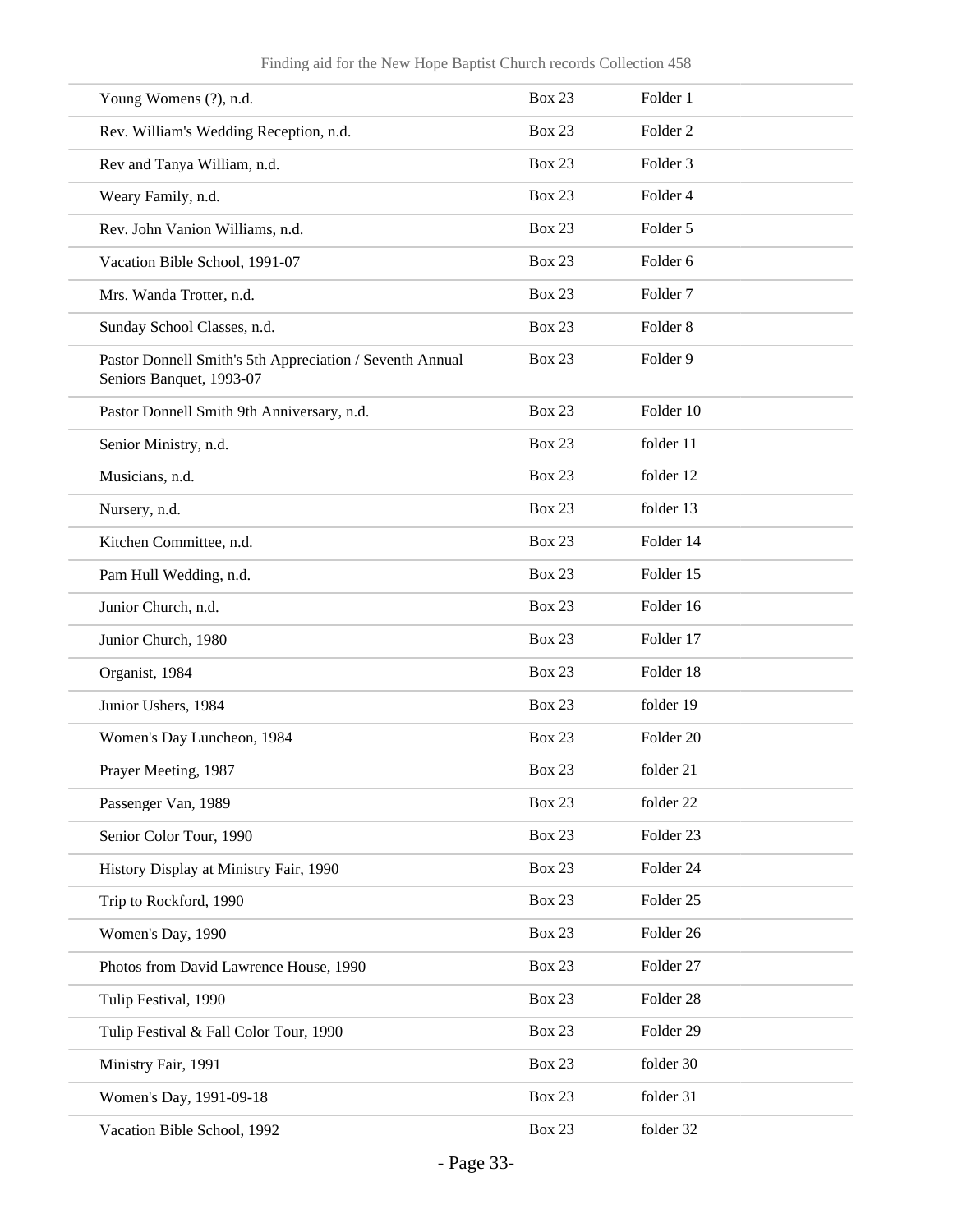| New Hope Ministry Trip to Shipshewana, 1992-07-10                                                                                                                               | <b>Box 23</b> | Folder 33            |
|---------------------------------------------------------------------------------------------------------------------------------------------------------------------------------|---------------|----------------------|
| Charise Sawyer Farewell Concert, 1993-07                                                                                                                                        | <b>Box 23</b> | Folder 34            |
| Rev. Marvin Lewis William Ordination Service, 1994-02-27                                                                                                                        | <b>Box 23</b> | Folder 35            |
| 8th Senior Banquet, 1994-07                                                                                                                                                     | <b>Box 23</b> | Folder 36            |
| Mrs. Myrtle Hampton, 2005                                                                                                                                                       | <b>Box 23</b> | Folder 37            |
| Music Ministry, 2009                                                                                                                                                            | <b>Box 23</b> | Folder 38            |
| LeLa Slaton, Mary Hampton, Ozie Lee Parker, Carrie Williams,<br>Lucile Williams, Frances Gill, Elnora Stevenson, Mary Redd,<br>Gertha Green, Mary Banister, Cora Umphryes, n.d. | <b>Box 24</b> | Folder 1             |
| Deacon Guy, n.d.                                                                                                                                                                | <b>Box 24</b> | Folder <sub>2</sub>  |
| Frances Gill, n.d.                                                                                                                                                              | <b>Box 24</b> | Folder <sub>3</sub>  |
| Frances Gill, n.d.                                                                                                                                                              | <b>Box 24</b> | Folder 4             |
| Building Improvement and Renovation Photos, n.d.                                                                                                                                | <b>Box 24</b> | Folder 5             |
| Christmas Program, n.d.                                                                                                                                                         | <b>Box 24</b> | Folder <sub>6</sub>  |
| Junior Deacons, n.d.                                                                                                                                                            | <b>Box 24</b> | Folder <sub>7</sub>  |
| Caufield Building, n.d.                                                                                                                                                         | <b>Box 24</b> | Folder <sub>8</sub>  |
| First Meeting, 1984                                                                                                                                                             | <b>Box 24</b> | Folder 9             |
| Consolation Meeting, 1984                                                                                                                                                       | <b>Box 24</b> | Drawer 10            |
| Elite Ushers, 1984                                                                                                                                                              | <b>Box 24</b> | Folder 11            |
| Frances Gill, 1985                                                                                                                                                              | <b>Box 24</b> | Folder 12            |
| Children's Choir, 1990                                                                                                                                                          | <b>Box 24</b> | Folder 13            |
| Back of 'Can Hope' Folder, 1990-04-29                                                                                                                                           | <b>Box 24</b> | Folder 14            |
| Christmas Program, 1990                                                                                                                                                         | <b>Box 24</b> | Folder 15            |
| Friends Day, 1991                                                                                                                                                               | <b>Box 24</b> | Folder 16            |
| Graduation, 1991                                                                                                                                                                | <b>Box 24</b> | Folder 17            |
| Lillian Gill, 1991-06-29                                                                                                                                                        | <b>Box 24</b> | Folder 18            |
| Amish Acres, 1991-10                                                                                                                                                            | <b>Box 24</b> | folder 19            |
| Audrey Barber's Birthday, 1992-04                                                                                                                                               | <b>Box 24</b> | Folder 20            |
| Easter, 1992                                                                                                                                                                    | <b>Box 24</b> | folder 21            |
| Blanch Barbers and Jessie Barbers, 1992                                                                                                                                         | <b>Box 24</b> | Folder <sub>22</sub> |
| 914 Albany & 1887 Ionia, 1993                                                                                                                                                   | <b>Box 24</b> | Folder 23            |
| 59th Church Anniversary, 1993                                                                                                                                                   | <b>Box 24</b> | Folder 24            |
| Family Day, 1994-06                                                                                                                                                             | <b>Box 24</b> | Folder 24            |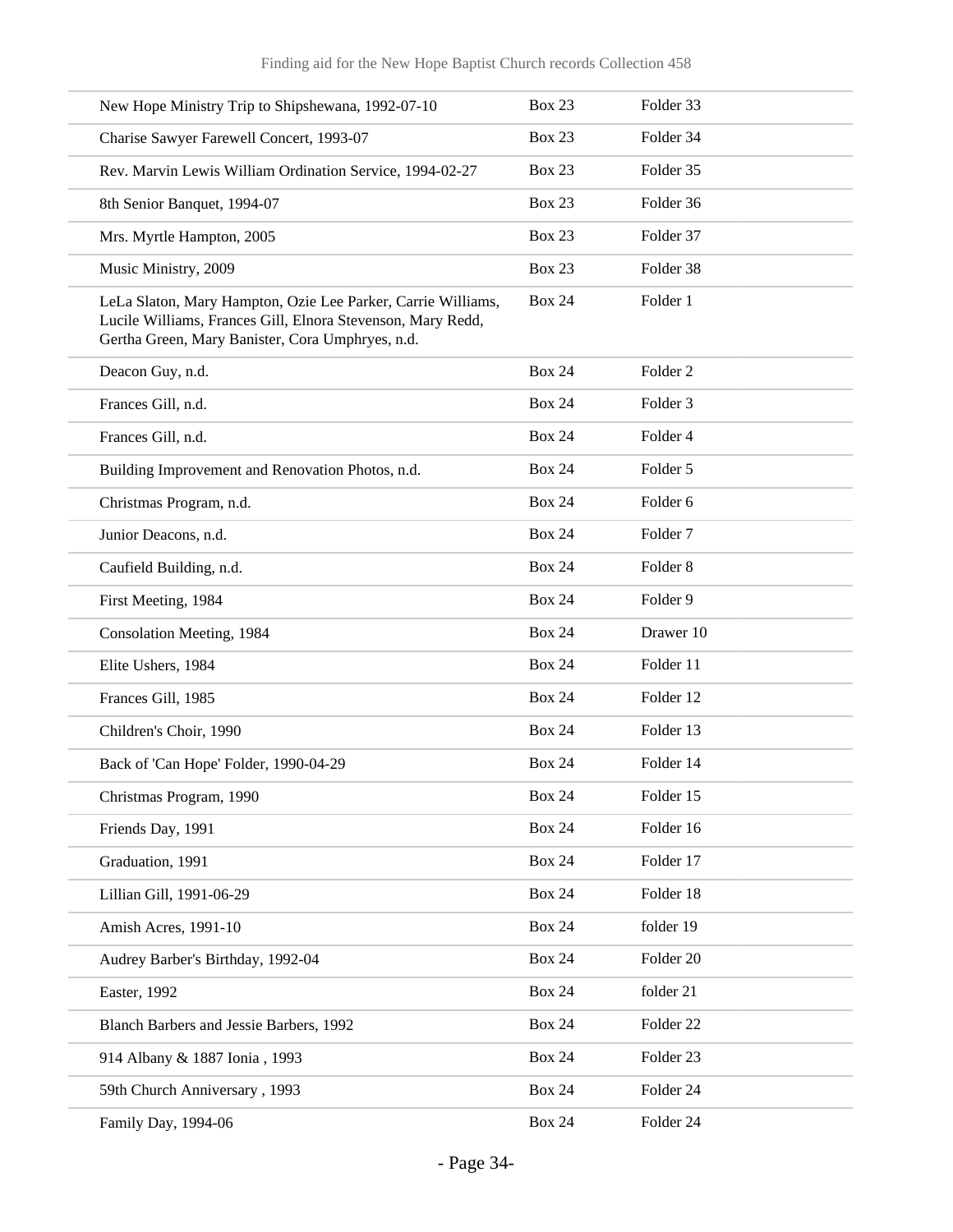| Fashion Show, 1994                                                     | <b>Box 24</b> | Folder <sub>25</sub> |
|------------------------------------------------------------------------|---------------|----------------------|
| Groundbreaking: education, Gym, Administration, 1995-08                | <b>Box 24</b> | Folder <sub>26</sub> |
| Education, Gym, and Administrative Building Groundbreaking,<br>1995-08 | <b>Box 24</b> | Folder 27            |
| Christmas Program, 1995                                                | <b>Box 24</b> | Folder <sub>28</sub> |
| Easter Program, 1998                                                   | <b>Box 24</b> | Folder <sub>29</sub> |
| Fashion Show, 2004                                                     | <b>Box 24</b> | Folder 30            |
| New Hope Baptist Church Sunday School, 1998                            | <b>Box 25</b> | binder 1             |
| Fashion Show - Photographs by Maltida Weddle, 2004-03                  | <b>Box 25</b> | binder 2             |
| Film Negatives, n.d.                                                   | <b>Box 26</b> | Folder 1             |
| Pastor Donell Smith 9th Anniversary, n.d.                              | <b>Box 26</b> | Folder <sub>2</sub>  |
| Divas Celebration, n.d.                                                | <b>Box 26</b> | Folder <sub>3</sub>  |
| Religious Service, 1999-12                                             | <b>Box 26</b> | Folder 4             |
| Polaroids of Pastor Donell Smith, n.d.                                 | <b>Box 26</b> | Folder 5             |
| Summer Camp, 1972                                                      | <b>Box 26</b> | Folder <sub>6</sub>  |
| Unknown Event, n.d.                                                    | <b>Box 26</b> | Folder <sub>7</sub>  |
| Unknown Event, n.d.                                                    | <b>Box 26</b> | Folder <sub>8</sub>  |
| Unidentified Women's Event, n.d.                                       | <b>Box 26</b> | folder 9             |
| Unidentified Women's Event, n.d.                                       | <b>Box 26</b> | folder 10            |
| Unidentified Women's Event, n.d.                                       | <b>Box 26</b> | folder 11            |
| Unknown Event, n.d.                                                    | <b>Box 26</b> | Folder 12            |
| Unidentified Women's Event, n.d.                                       | <b>Box 26</b> | folder 13            |
| Five Women, n.d.                                                       | <b>Box 27</b> | Folder 1             |
| Women's Event - Photos and Negatives, n.d.                             | <b>Box 27</b> | Folder <sub>2</sub>  |
| Unidentified Family Portrait, n.d.                                     | <b>Box 27</b> | Folder 3             |
| Portraits of unidentified nurses, n.d.                                 | <b>Box 27</b> | Folder 4             |
| Unidentified Young Man in White Suit Jacket, n.d.                      | <b>Box 27</b> | Folder 5             |
| Photo of Three Children: Theresa, Arsenia, Charles Ray Jr., n.d.       | <b>Box 27</b> | Folder 6             |
| Religious Collage, n.d.                                                | <b>Box 27</b> | Folder <sub>7</sub>  |
| Unidentified Baby Picture, n.d.                                        | <b>Box 27</b> | Folder <sub>8</sub>  |
| Unidentified Woman Portrait, n.d.                                      | <b>Box 27</b> | Folder 9             |
| Smoking Man Clasping Hands Together, n.d.                              | <b>Box 27</b> | folder 10            |
|                                                                        |               |                      |

Party Photos, 1950